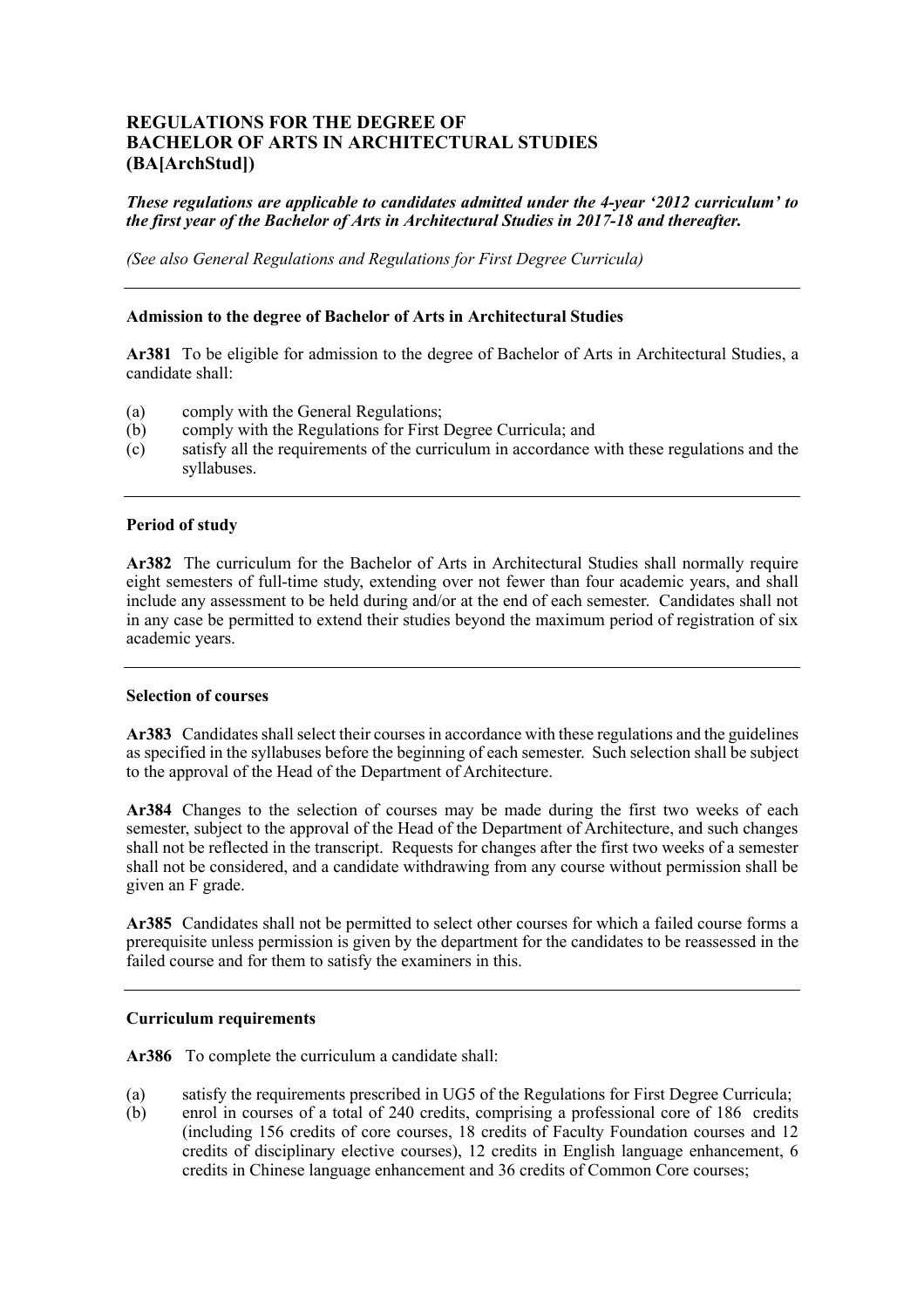- (c) follow instruction in the courses as prescribed under these regulations and satisfactorily complete all coursework requirements set as tests or as parts of any assessment and practical work to be undertaken as an integral part of the BA(ArchStud) curriculum; and
- (d) satisfy the examiners in the assessment of the courses in the manner specified in the regulations and syllabuses.

#### **Progression in curriculum**

#### **Ar387**

- (a) Candidates shall normally be required to take not fewer than 24 credits nor more than 30 credits in any one semester (except the summer semester) unless otherwise permitted or required by the Board of the Faculty, or except in the last semester of study when candidates may be required to take fewer than 24 credits to satisfy the outstanding curriculum requirements.
- requirements.<br>
(b) Candidates may, of their own volition, take additional credits not exceeding 6 credits in each semester, accumulating up to a maximum of 72 credits in one academic year. With the special permission of the Board of the Faculty, candidates may exceed the annual study load of 72 credits in a given academic year provided that the total number of credits taken does not exceed 288 credits, save as provided for under Ar387(c).
- (c) Where candidates are required to make up for failed credits, the Board of the Faculty may give permission for candidates to exceed the annual study load of 72 credits provided that the total number of credits taken does not exceed 432 credits.
- (d) Candidates may, with the approval of the Board of the Faculty, transfer credits for courses completed at other institutions at any time during their candidature. The number of transferred credits may be recorded in the transcript of the candidate, but the results of courses completed at other institutions shall not be included in the calculation of the GPA. The number of credits to be transferred shall not exceed half of the total credits normally required under the degree curricula of the candidates during their candidature at the University.
- (e) Unless otherwise permitted by the Board of the Faculty, candidates shall be recommended for discontinuation of their studies if they have:
	- (i) failed to complete successfully 36 or more credits in two consecutive semesters (not including the summer semester), except where they are not required to take such a number of credits in the two given semesters, or
	- (ii) failed to achieve an average Semester GPA of 1.0 or higher for two consecutive semesters (not including the summer semester), or
	- (iii) exceeded the maximum period of registration specified in the regulations of the degree.
- Candidates may be required by the Board of Examiners to take a reduced study load of not fewer than 24 credits if their academic progression is unsatisfactory.

#### **Assessment**

 **Ar388** Candidates shall be assessed for each of the courses for which they have registered, and examinations or tests, written assignments or exercises, continuous assessment of coursework, laboratory work, field work, research or project reports, or any other manner as determined by the examiners. Only passed courses will earn credits. Grades shall be awarded in accordance with UG8(a) of the Regulations for First Degree Curricula. assessment may be conducted in any one or any combination of the following manners: written

 **Ar389** (a) Candidates who are unable, because of illness, to be present at the written examination of any course may apply for permission to present themselves at a supplementary examination of the same course to be held before the beginning of the First Semester of the following academic year. Any such application shall be made on the form prescribed within two weeks of the first day of the candidate's absence from any examination. Any supplementary examinations shall be part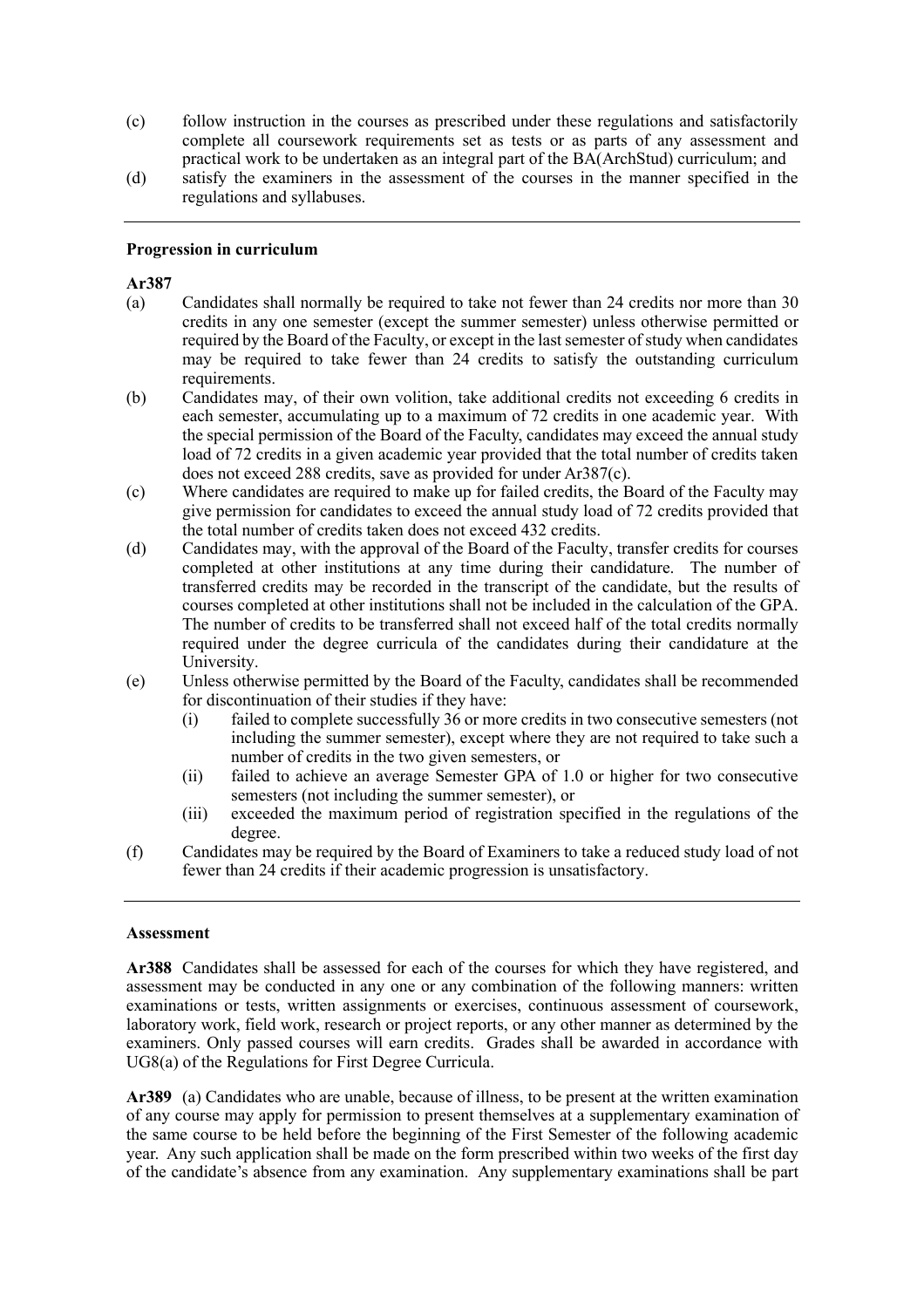of that academic year's examinations, and the provisions made in the regulations for failure at the first attempt shall apply accordingly.

 (b) Candidates who are unable, because of illness, to be present at any assessment task of any course may apply for permission to present themselves for supplementary assessment of the same course to be held in a manner prescribed at the Department's discretion.

 **Ar390** (a) Candidates shall not be permitted to repeat a course for which they have received a D grade or above for the purpose of upgrading.

 (b) Where candidates are permitted or required to present themselves for re-assessment / re- examination / assessment in an alternative course, the new grade obtained together with the previous F grade shall be recorded on the transcript and will be included in the calculation of the semester GPA, the year GPA and the cumulative GPA and graduation GPA.

(c) The maximum number of attempts for a particular course or requirement is three.

 **Ar391** There shall be no appeal against the results of examinations and all other forms of assessment.

#### **Failure in assessment**

#### **Ar392**

 (a) Candidates are required to make up for failed courses in the following manner as prescribed by the Board of Examiners:

- assessments before the beginning of the next academic year for failure in no more than (i) undergoing instruction during the prescribed summer period and satisfying the re-6 credits in a given semester; or
- (ii) repeating the failed course(s) in the following academic year for failure in more than 6 credits in a given semester; or
- (iii) taking the same or another course *in lieu* of a failed elective course, and satisfying the assessment requirements.

#### **Honours classifications**

#### **Ar393**

l

 (a) Honours classifications shall be awarded in five divisions: First Class Honours, Second Class Honours (Division One), Second Class Honours (Division Two), Third Class Honours, and Pass. The classification of honours shall be determined by the Board of Examiners for the degree in accordance with the following Graduation GPA scores (GGPA), with all courses taken (including failed courses) carrying weightings which are proportionate to their credit values<sup>1</sup>:

| Class of honours            | GGPA range      |
|-----------------------------|-----------------|
| <b>First Class Honours</b>  | $3.60 - 4.30$   |
| <b>Second Class Honours</b> | $(2.40 - 3.59)$ |
| Division One                | $3.00 - 3.59$   |
| Division Two                | $2.40 - 2.99$   |
| Third Class Honours         | $1.70 - 2.39$   |
| Pass                        | $1.00 - 1.69$   |

<sup>&</sup>lt;sup>1</sup> For students in the 2017-18 intake and thereafter who have successfully completed six Common Core courses, the calculation of Graduation GPA is subject to the proviso that either five Common Core courses with the highest grades (covering all four Areas of Inquiry), or all six courses will be counted towards Graduation GPA, depending on which generates the higher Graduation GPA.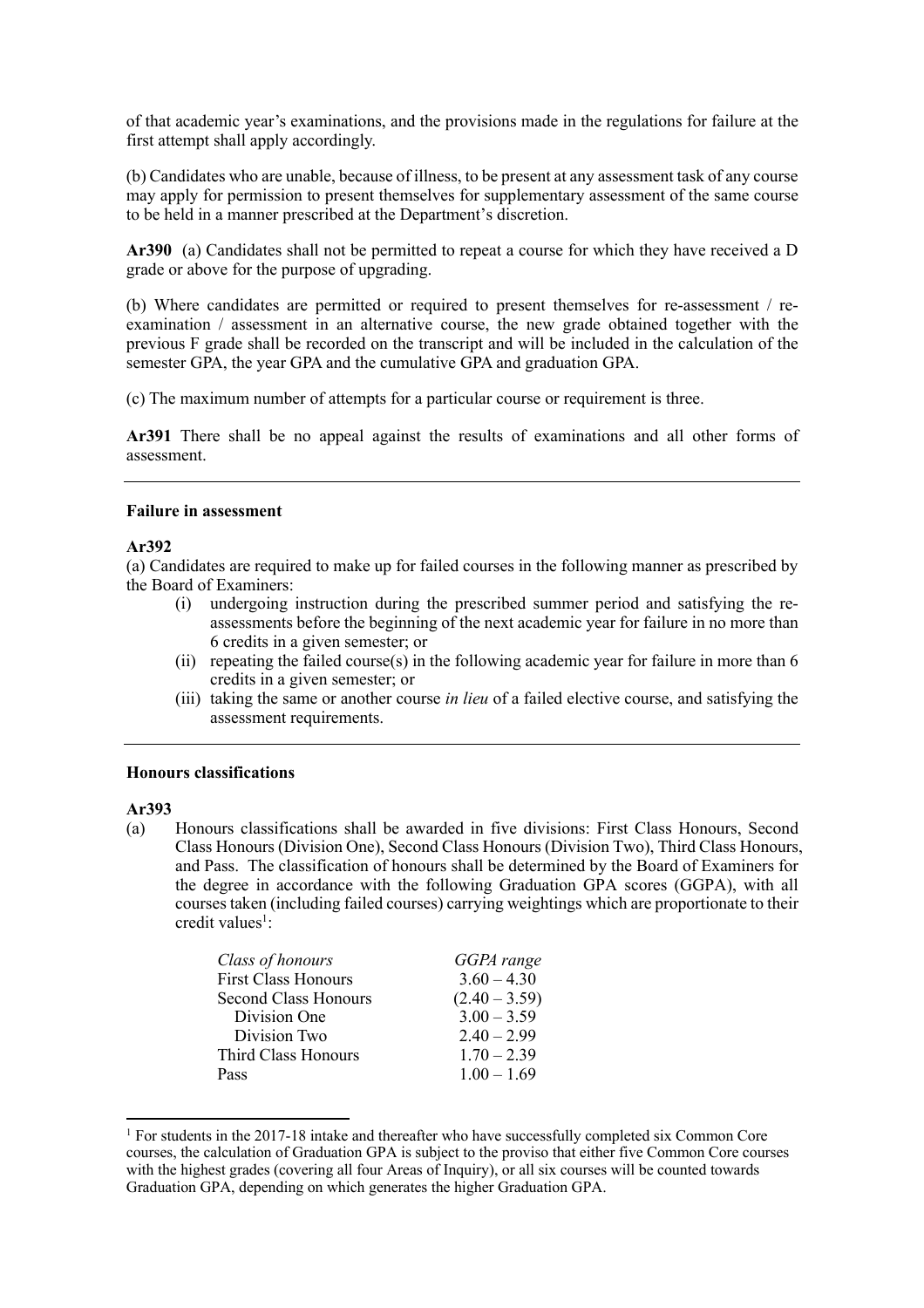- (b) Honours classification may not be determined solely on the basis of a candidate's Graduation GPA and the Board of Examiners for the degree may, at its absolute discretion and with justification, award a higher class of honours to a candidate deemed to have demonstrated meritorious academic achievement but whose Graduation GPA falls below the range stipulated in Ar393(a) of the higher classification by not more than 0.1 Grade Point.
- (c) A list of candidates who have successfully completed all degree requirements shall be posted on Faculty noticeboards.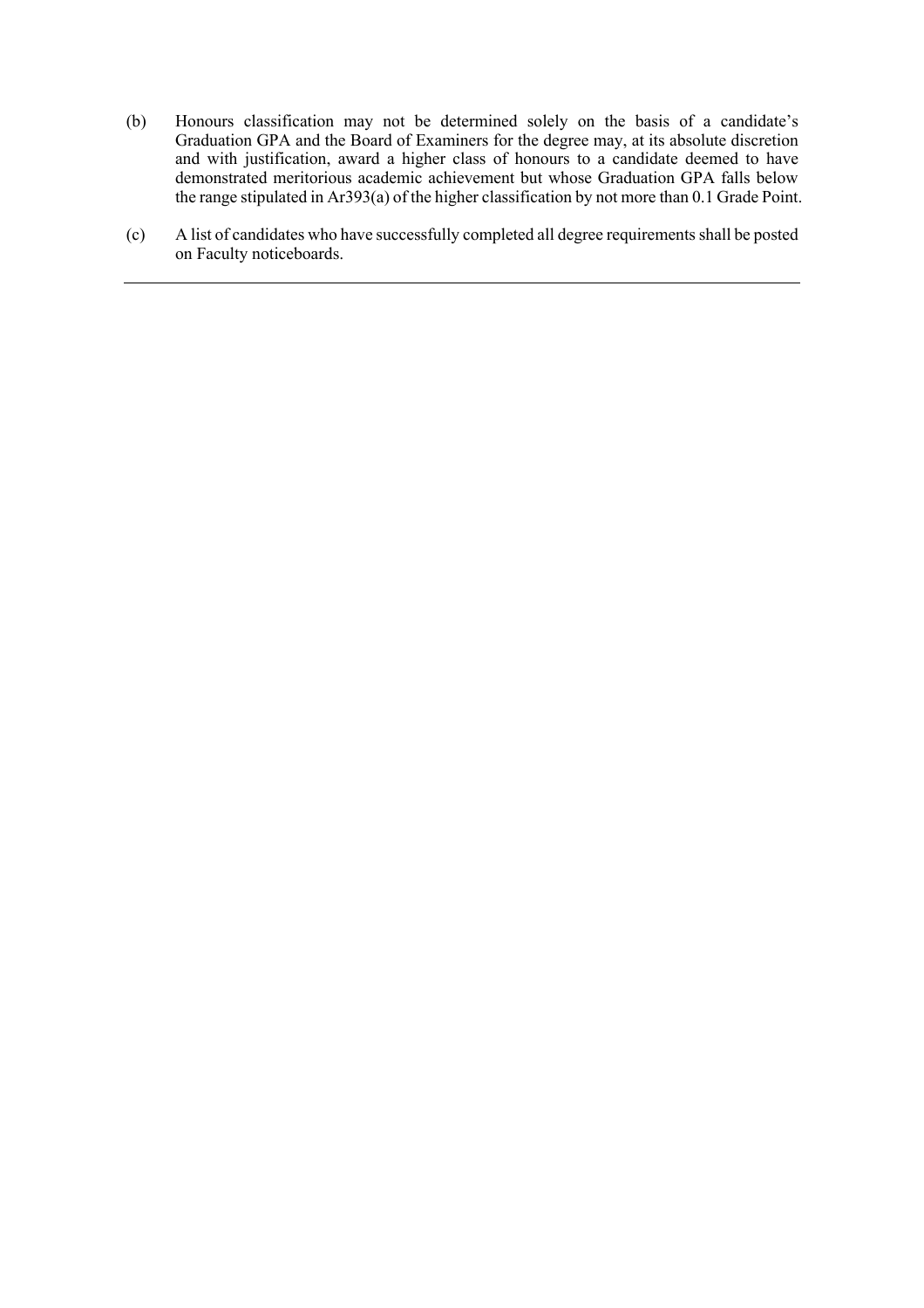# **SYLLABUSES FOR THE DEGREE OF BACHELOR OF ARTS IN ARCHITECTURAL STUDIES (BA[ArchStud])**

 *These syllabuses are applicable to candidates admitted under the 4-year '2012 curriculum' to the first year of the Bachelor of Arts in Architectural Studies in 2018-19 and thereafter.* 

 Students entering the 4-year Bachelor of Arts in Architectural Studies curriculum in the academic year 2018-19 will take a professional core of 186 credits (including 156 credits of core courses, 18 credits of Faculty Foundation courses and 12 credits of disciplinary elective courses), plus a total of 54 credits in language and Common Core courses, totalling 240 credits for the 4-year curriculum.

 The syllabuses of the Bachelor of Arts in Architectural Studies shall comprise the following requirements:

## **University Requirements**

54 credits of compulsory University requirements which must be completed successfully:

| One 6 credit course in Core University English <sup>1</sup> ; one 6 credit course in English 18 credits |  |
|---------------------------------------------------------------------------------------------------------|--|
| language enhancement; and one 6 credit course in Chinese language enhancement <sup>2</sup>              |  |
| 36 credits of courses in the Common Core Curriculum, comprising at least one 36 credits                 |  |
| and not more than two courses from each Area of Inquiry with not more than 24                           |  |
| credits of courses being selected within one academic year except where                                 |  |
| candidates are required to make up for failed credits                                                   |  |

## **Faculty Requirements**

18 credits of compulsory Faculty requirements which must be completed successfully:

| Three 6-credit Faculty Foundation courses including                                         | 18 credits |
|---------------------------------------------------------------------------------------------|------------|
| - Introduction to Landscape City Architecture<br>- Sustainability and the Built Environment |            |
| and either one of the following:                                                            |            |
| - Housing and Cities                                                                        |            |
| - Introduction to Building Technology                                                       |            |

## **Professional Core of Architectural Studies**

 The Architectural Studies curriculum has five types of courses which are taught using distinct learning modes. These are: Design Studios, Architectural History and Theory, Technology, Visual Communications and Disciplinary Elective courses.

l or equivalent, are exempted from this requirement, and Core University English is optional. Those who do not take this course should take an elective course in lieu, see UG6 of the Regulations for First Degree Curricula. <sup>1</sup> Candidates who have achieved Level 5 or above in English Language in the Hong Kong Diploma of Secondary Education Examination,

<sup>&</sup>lt;sup>2</sup> Students are required to successfully complete the 6-credit Faculty-specific Chinese language enhancement course, except for:

 (a) Putonghua-speaking students who should take CUND9002 (Practical Chinese and Hong Kong Society) or CUND9003 (Cantonese for Non-Cantonese Speaking Students); and

 (b) Students who have not studied Chinese language during their secondary education or who have not attained the requisite level of competence in the Chinese language to take the Chinese language enhancement course should write to the Board of Putonghua language course offered by the School of Chinese especially for international and exchange students; OR (ii) the Faculty to apply to be exempted from the Chinese language requirements, and (i) take a 6-credit Cantonese or take an elective course in lieu.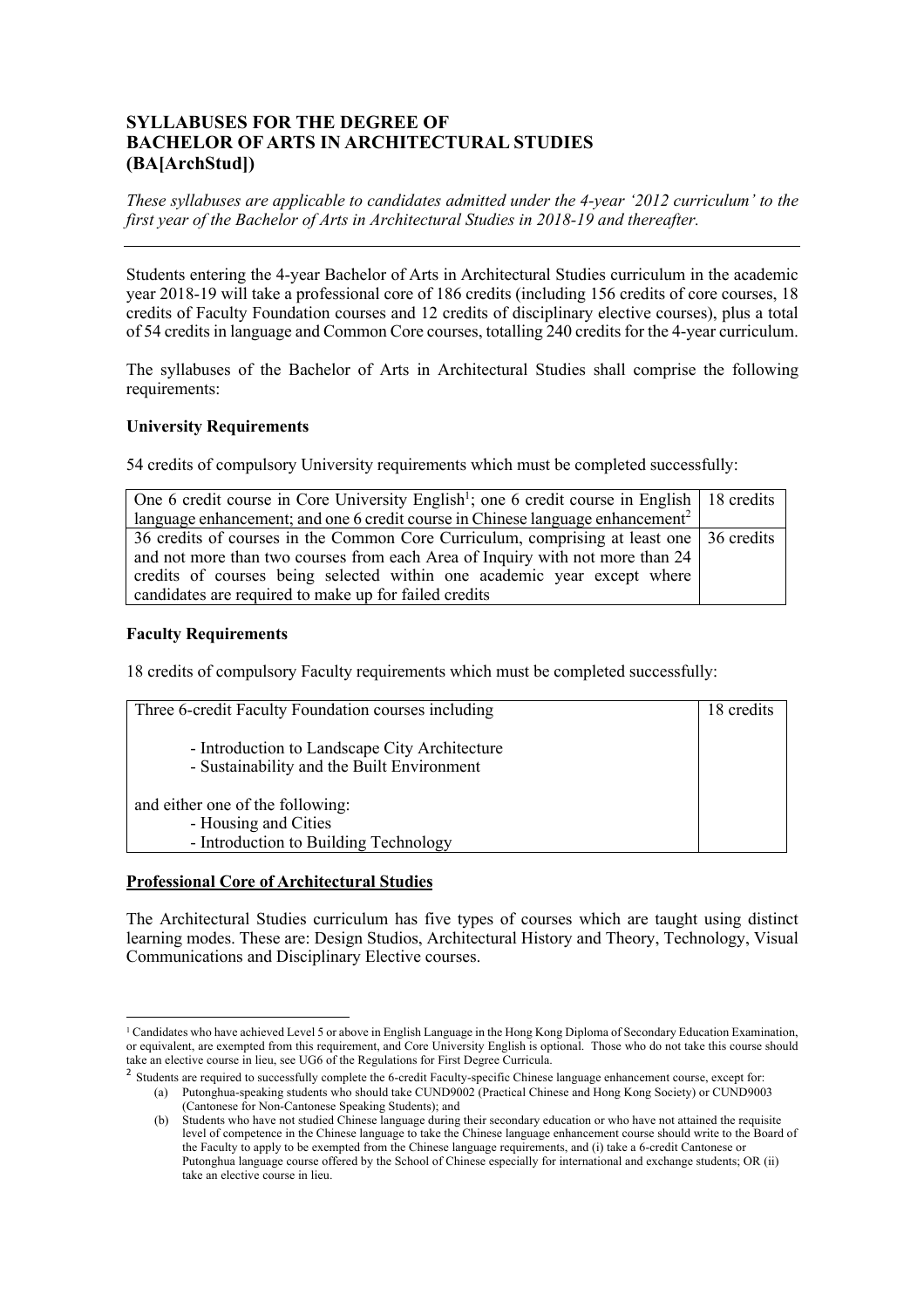Apart from Introduction to Architectural Design which is 6 credits all other design studio courses are 12 credits. All other courses are 6 credit courses. All Design Studios and the majority of Architectural History and Theory, Technology, and Visual Communication courses are offered in two parts with Part I running in the first semester and Part II running in the second semester of a single academic year. This split is designed so that the knowledge and skills learnt in each course can be directly related to concurrent project work in the Design Studio course, to allow a more specific and structured approach to student learning.

 The Design Studio and Visual Communication courses are assessed through 100% continuous coursework assessment. Courses on Architectural History and Theory, and Technology are assessed through combinations of continuous coursework assessment and examination.

#### **Architectural Design Studio Courses**

 (6 credits for Introduction to Architectural Design, 180 hours of student learning activities per course, otherwise 12 credits requiring approximately 360 hours of student learning activities per course)

Each of the studio courses is a semester course.

 These courses engage students, under staff guidance and supervision, through a range of problem- based design exercises addressing core and related issues essential to the training of an architect. The studio projects provide opportunities to apply key architecture theories and concepts learned in concurrent courses.

 Teaching is conducted in lectures / workshops / review sessions (96 contact hours per course), and involves working on projects in both group and individual formats. Work is regularly presented and discussed in critical review sessions. Site visits, data research and practical workshops are required. The courses are assessed on the portfolio of project work produced, as well as contributions to discussions and activities in the studio sessions. Assessment is by 100% continuous coursework assessment of drawings, diagrams, photos, renderings, animations, physical models, prototypes and project presentation (up to 5,000 words for the whole course).

| <b>ARCH1074</b> | Design 1                                | $(6 \text{ credits})$  |
|-----------------|-----------------------------------------|------------------------|
| <b>ARCH2074</b> | Design 2                                | $(12 \text{ credits})$ |
|                 | (Pre-Requisite: ARCH1074 Design 1)      |                        |
| <b>ARCH2075</b> | Design 3                                | $(12 \text{ credits})$ |
|                 | (Pre-Requisite: ARCH2074 Design 2)      |                        |
| <b>ARCH3074</b> | Design 4                                | $(12 \text{ credits})$ |
|                 | (Pre-Requisite: ARCH2075 Design 3)      |                        |
| <b>ARCH3075</b> | Design 5                                | $(12 \text{ credits})$ |
|                 | (Pre-Requisite: ARCH3074 Design 4)      |                        |
|                 | ARCH4074 Design 6 (Capstone Experience) | $(12 \text{ credits})$ |
|                 | (Pre-Requisite: ARCH3075 Design 5)      |                        |
| ARCH4075        | Design 7 (Capstone Experience)          | $(12 \text{ credits})$ |
|                 | (Pre-Requisite: ARCH4074 Design 6)      |                        |

#### **Architectural History and Theory courses**

(6 credits requiring approximately 120-180 hours of student learning activities per course)

 Collectively these courses examine the theories and practice of architecture through a comparative study of the history of architectural design and urbanism, in various geographic and cultural contexts. Teaching is conducted in lectures / workshop / review sessions (24-36 contact hours per course), and the course work includes reading of critical texts, site visits, research, case studies and the preparation of assignments, essays and reports. Work is regularly presented and discussed in critical review sessions. The courses are assessed through a combination of continuous coursework assessment and examination. Continuous assessment is usually by various methods including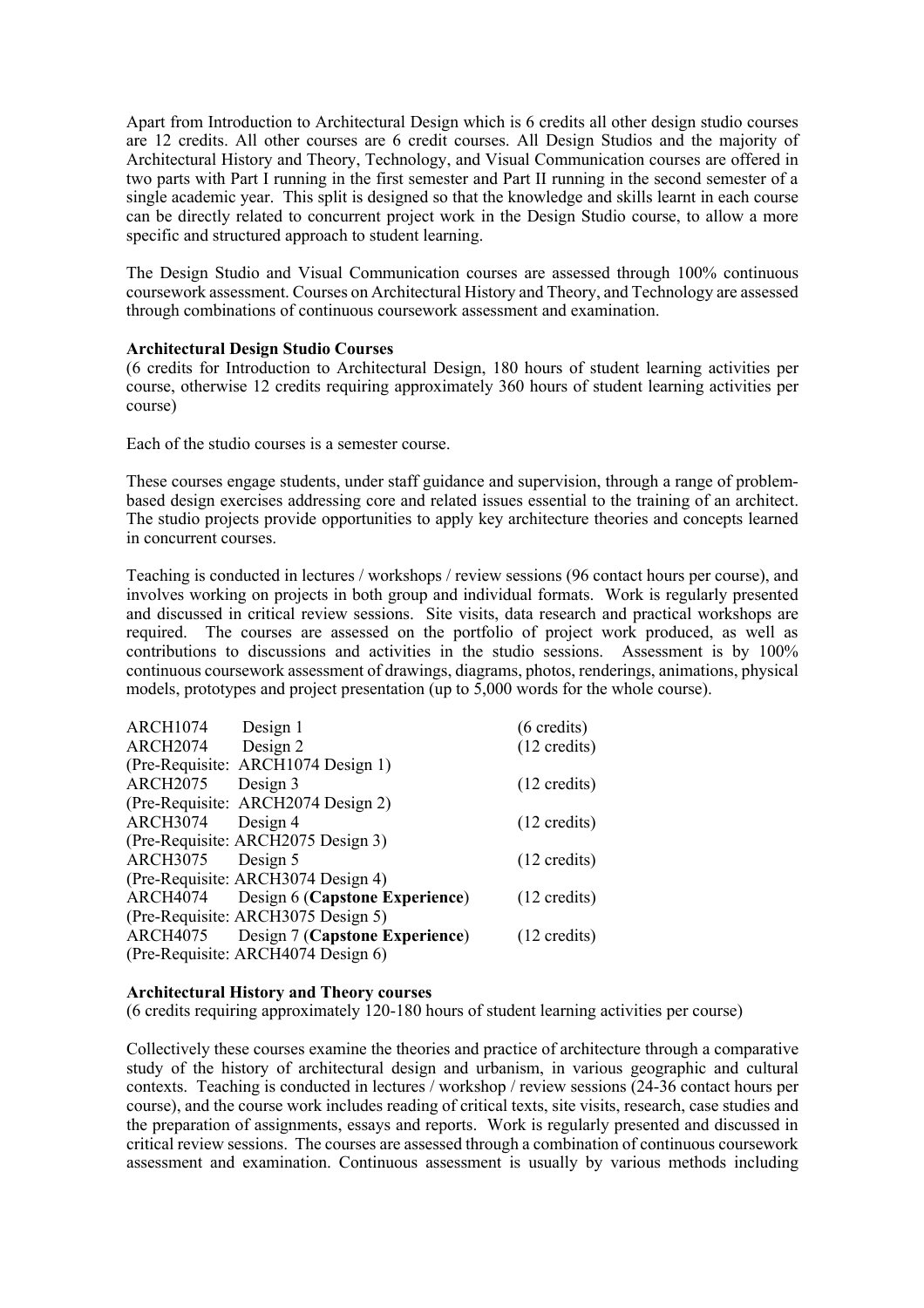PowerPoint presentation, reports (up to 10,000 words), short essays (1,500 – 2,000 words), quizzes, projects and/or sketch books.

| <b>ARCH2058</b> | Architectural History and Theory 1 | $(6 \text{ credits})$ |
|-----------------|------------------------------------|-----------------------|
| <b>ARCH2059</b> | Architectural History and Theory 2 | $(6 \text{ credits})$ |
| <b>ARCH2060</b> | Architectural History and Theory 3 | $(6 \text{ credits})$ |
| <b>ARCH2061</b> | Architectural History and Theory 4 | $(6 \text{ credits})$ |
| <b>ARCH2062</b> | Architectural History and Theory 5 | $(6 \text{ credits})$ |

#### **Technology courses**

(6 credits requiring approximately 120-180 hours of student learning activities per course)

 The Building Technology courses explore issues of materials, construction, structures and environment as they relate to the built environment. Particular emphasis is placed upon overarching concepts of environmental sustainability and ecological design in all courses. The curriculum examines state-of-the-art "high" technology in combination with comparative studies of vernacular "low" technological practices of construction. Students are equipped with a global understanding of divergent technological practices found in numerous regionally specific conditions. The courses establish key technical concepts and knowledge that underpin students' architectural design work. Much of the course relates to projects undertaken in the design studios. Teaching is conducted in lectures / workshops / review sessions (24-36 contact hours per course), and activities include site visits, case studies, practical demonstrations, detailed design exercises and the preparation of assignments and reports. The courses are assessed through a combination of continuous coursework assessment and examination. Continuous assessment is usually by various methods presentation, and individual study. The usual output mainly comprises annotated diagrams and including homework, group work, quizzes, group projects, assignments, integrated coursework, short written descriptions (up to a total of 5,000 words for the whole course).

| <b>ARCH2056</b> | Building Technology 1 | $(6 \text{ credits})$ |
|-----------------|-----------------------|-----------------------|
| <b>ARCH3064</b> | Building Technology 2 | $(6 \text{ credits})$ |
| <b>ARCH3065</b> | Building Technology 3 | $(6 \text{ credits})$ |
| <b>ARCH4602</b> | Building Technology 4 | $(6 \text{ credits})$ |
| <b>ARCH4605</b> | Building Technology 5 | $(6 \text{ credits})$ |

#### **Visual communication**

(6 credits requiring approximately 120-180 hours of student learning activities per course)

 These courses introduce students to the essential tools of design communication, and teach the fundamentals of graphic design as a means to describe space visually. Students learn freehand drawing, computer aided drafting, physical model building and 3D computer modeling. They investigate approaches and techniques to manage, manipulate, and envision information, using various computer software to link photography, drawing, and other media.

 Teaching is conducted in lectures / workshops / review sessions (24-36 contact hours per course), and activities include case studies, practical exercises, demonstrations, and the preparation of assignments and reports. The courses are assessed through submitted course work. Assessment is 100% continuous coursework assessment of drawings, diagrams, photos, renderings, animations, physical models, prototypes and project presentation (up to 5,000 words for the whole course).

| ARCH2055 | Visual Communication 1 | $(6 \text{ credits})$ |
|----------|------------------------|-----------------------|
| ARCH3056 | Visual Communication 2 | $(6 \text{ credits})$ |
| ARCH3060 | Visual Communication 3 | $(6 \text{ credits})$ |

## **Disciplinary Electives**

 (6 credits requiring approximately 120-180 hours of student learning activities per course) These disciplinary electives are courses offered by the professional core to fulfill the curriculum requirements as specified in the syllabuses of the BA(ArchStud) degree curriculum.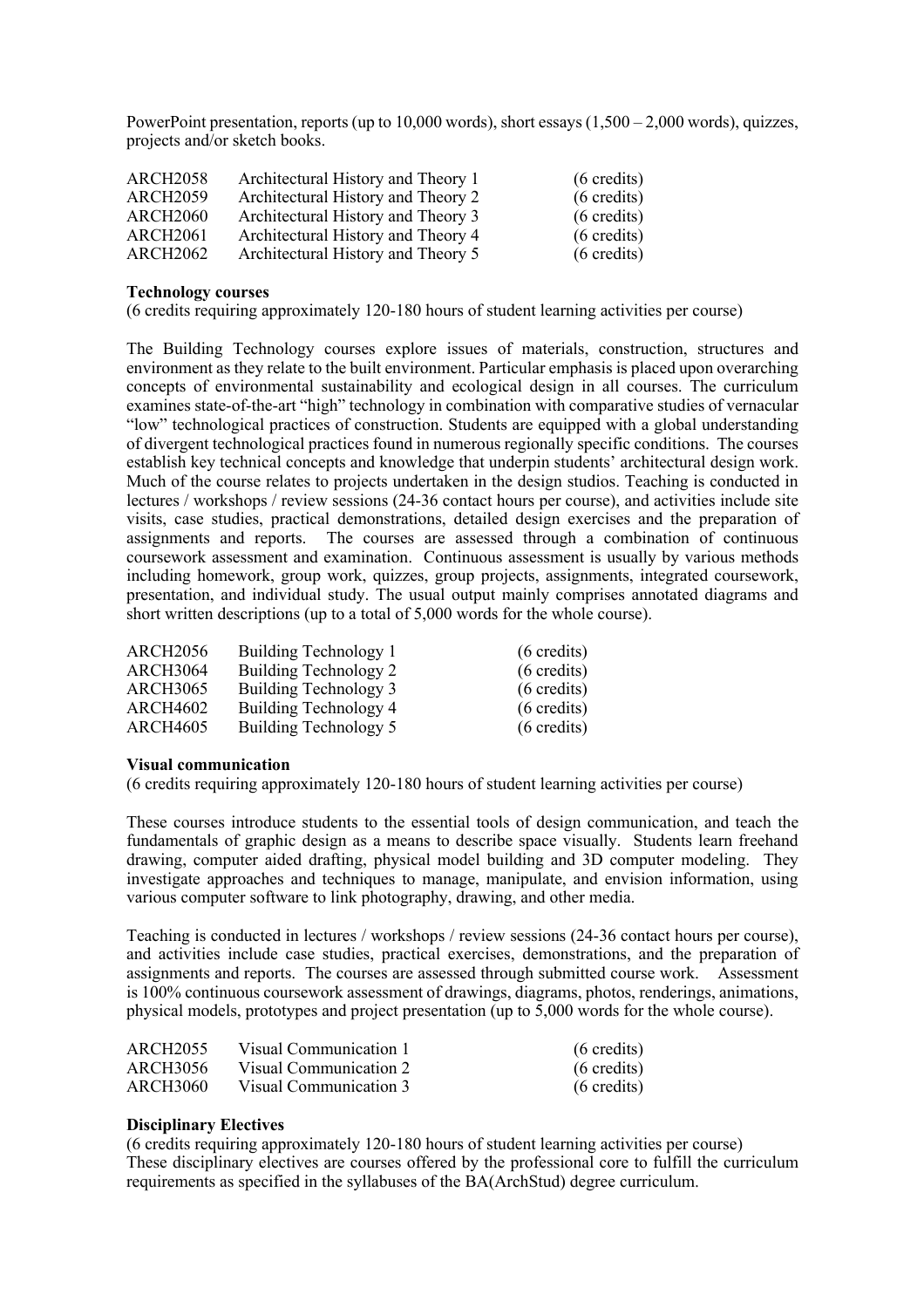Each 6-credit elective course requires approximately 120-180 hours of student learning activities in one semester. Elective courses are assessed through a variety of modes including class integrated coursework, and examinations. Approximately 36 contact hours of instruction are required in order to achieve stated learning outcomes within the curriculum. Students shall be guided in selecting these courses. The courses are assessed through a combination of continuous coursework assessment (40%-100%) and examination (0%-60%). The total written output varies among different courses (up to 5,000 words). presentations, case studies, reading analysis, written assignments, research papers, visual projects,

 Disciplinary electives offer students the opportunity to gain advanced knowledge in a chosen area of study. The topics offered fall within the categories of:

Platforms: 1) Material 2) Ecologies 3) Locus 4) Art 5) Infrastructure

 Practices of Architecture (PA) History, Theory and Criticism (HTC) -----------------------------------------------------------

 Not only will students receive specialized knowledge through lectures, they will also acquire knowledge through research methodologies, as well as interactive learning and active engagement. The themes of these courses will cover contemporary and emergent issues. Students are required to take two elective courses, one in each semester.

 These disciplinary electives may be taken in either the first or the second semester in the final year, or as an optional summer semester in the third year of study.

 It should be noted that not all courses would be offered every year and that new course(s) may be introduced in any year.

| <b>ARCH7160</b> | The Modern Movement and Beyond (HTC/All Platforms) (6 credits)             |
|-----------------|----------------------------------------------------------------------------|
| <b>ARCH7161</b> | Vernacular Architecture of Asia (Locus) (6 credits)                        |
| <b>ARCH7162</b> | Architecture and Memory (Art) (6 credits)                                  |
| <b>ARCH7163</b> | Architectural Histories (HTC/All Platforms) (6 credits)                    |
| <b>ARCH7164</b> | ReBuilding Utopia: Visions of Architecture in the Post-war World (HTC/All  |
|                 | Platforms) (6 credits)                                                     |
| <b>ARCH7165</b> | Modern Architecture and the Visual Realm (Art) (6 credits)                 |
| <b>ARCH7166</b> | Research Seminar in Visual Cultures (Art) (6 credits)                      |
| <b>ARCH7167</b> | Topics in Modernism (HTC/All Platforms) (6 credits)                        |
| ARCH7175        | Architectural Studies Field Workshop (All Platforms) (6 credits)           |
| <b>ARCH7177</b> | Critical Readings in Modernism (HTC/All Platforms) (6 credits)             |
| <b>ARCH7178</b> | Buddhist Architecture (Ecologies) (6 credits)                              |
| <b>ARCH7179</b> | Architects and Politics: Exhibiting Politics (Art) (6 credits)             |
| <b>ARCH7180</b> | Topics in Architectural History and Theory (HTC/All Platforms) (6 credits) |
| <b>ARCH7183</b> | Topics in Architectural History, Theory and Criticism (HTC/All Platforms)  |
|                 | $(6 \text{ credits})$                                                      |
| <b>ARCH7260</b> | Housing in Urban Development (Locus) (6 credits)                           |
| ARCH7264        | Contemporary Urbanism (Locus/Ecologies) (6 credits)                        |
| ARCH7265        | Inter Cities (Ecologies) (6 credits)                                       |
| <b>ARCH7266</b> | Globalization and Resistance in Architecture (Art) (6 credits)             |
| <b>ARCH7268</b> | Urbanism Field Workshop (Locus/Art/Infrastructure) (6 credits)             |
| ARCH7269        | Architecture and the City (Locus) (6 credits)                              |
| <b>ARCH7270</b> | The "Navel" of the Earth (Infrastructure) (6 credits)                      |
| <b>ARCH7271</b> | Composed Grounds (Infrastructure) (6 credits)                              |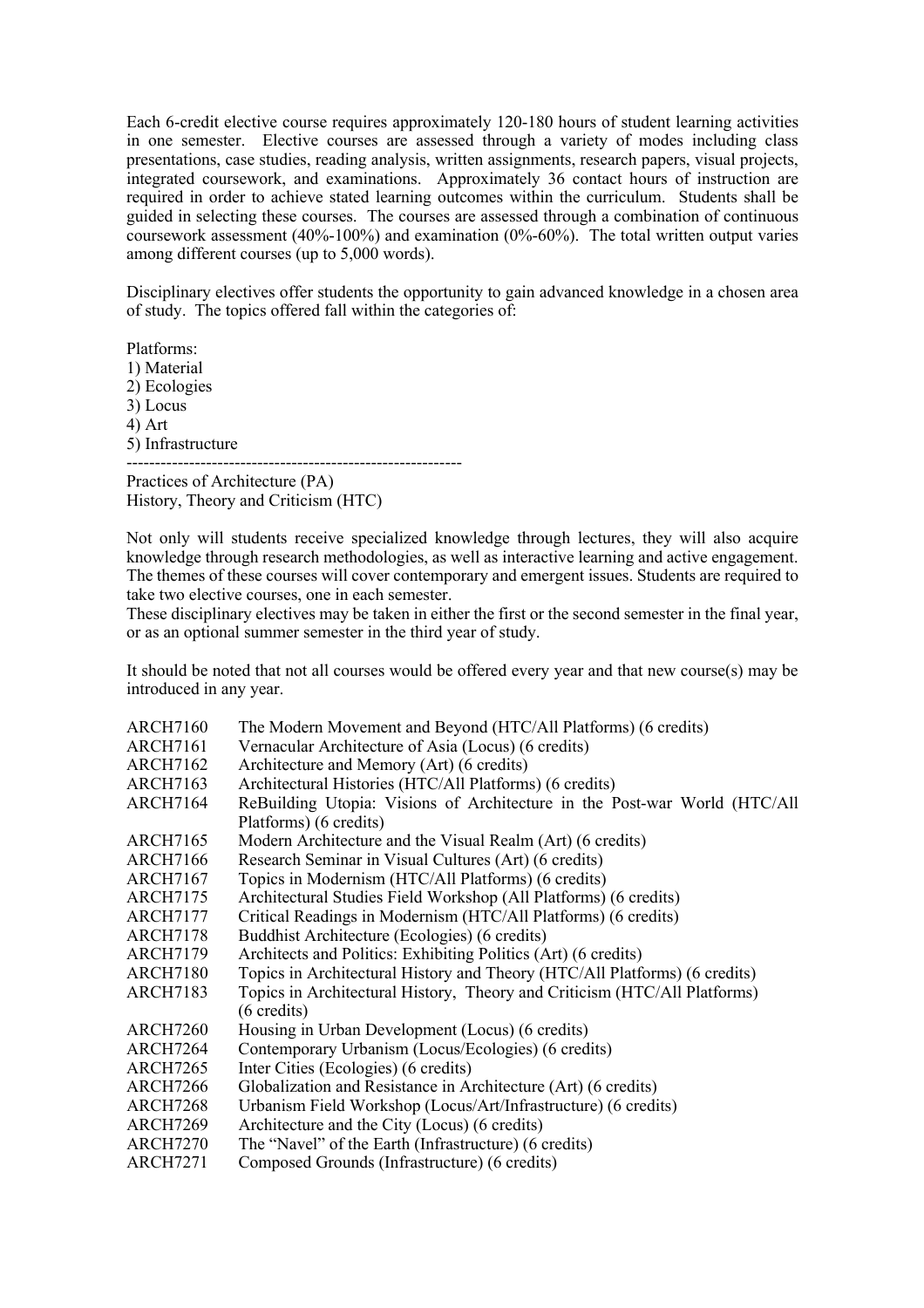| <b>ARCH7272</b> | Together: Communes, Collectives, and Communities - Studying Socio Political   |
|-----------------|-------------------------------------------------------------------------------|
|                 | Ecologies (Ecologies) (6 credits)                                             |
| <b>ARCH7273</b> | Topics in Urban/Rural Studies (Locus/Infrastructure) (6 credits)              |
| <b>ARCH7274</b> | Topics in Urban Studies (Locus/Infrastructure) (6 credits)                    |
| <b>ARCH7360</b> | Building Structures and Systems (Material) (6 credits)                        |
| <b>ARCH7361</b> | Sustainable Building Systems (Ecologies) (6 credits)                          |
| <b>ARCH7363</b> | Materials, Services and Structure (Material) (6 credits)                      |
| <b>ARCH7364</b> | Nonspace: Materials, Processes, and Constructions (Material/Infrastructure)   |
|                 | $(6 \text{ credits})$                                                         |
| <b>ARCH7365</b> | Design Research on Architecture and the Environment (Ecologies/Material)      |
|                 | $(6 \text{ credits})$                                                         |
| <b>ARCH7375</b> | Design after Nature (Ecologies) (6 credits)                                   |
| <b>ARCH7376</b> | Inhabitable Territories (Infrastructure) (6 credits)                          |
| <b>ARCH7377</b> | Concrete Approximations (Material) (6 credits)                                |
| <b>ARCH7378</b> | Topics in Architectural Technologies (Material) (6 credits)                   |
| <b>ARCH7379</b> | Performative Envelopes (Material) (6 credits)                                 |
| <b>ARCH7460</b> | Computer Graphics for Architects (Art) (6 credits)                            |
| <b>ARCH7462</b> | Computer-aided Architectural Design Methods (CAAD Methods) (Art/Material)     |
|                 | $(6 \text{ credits})$                                                         |
| <b>ARCH7465</b> | Digital Media and Methods (Art) (6 credits)                                   |
| <b>ARCH7466</b> | Parametric Structures (Material) (6 credits)                                  |
| <b>ARCH7467</b> | Making Ways and Ways of Making (Material) (6 credits)                         |
| <b>ARCH7469</b> | Explorative Architecture Techniques (Material) (6 credits)                    |
| <b>ARCH7470</b> | Architecture by Nature (Ecologies/Locus) (6 credits)                          |
| <b>ARCH7471</b> | Material Fabrications (Material) (6 credits)                                  |
| <b>ARCH7472</b> | Topics in Advanced Technology (Material) (6 credits)                          |
| <b>ARCH7560</b> | Aspects of Contract Management (PA) (6 credits)                               |
| <b>ARCH7561</b> | Principles and Practices of Building Codes (PA) (6 credits)                   |
| <b>ARCH7563</b> | Community Building Workshop (Ecologies/Material) (6 credits)                  |
| <b>ARCH7564</b> | Building Information Modeling in Architectural Practice (PA) (6 credits)      |
| <b>ARCH7565</b> | Introduction to Building Information Modeling and Management (PA) (6 credits) |
| <b>ARCH7566</b> | Topics in Practice and Management I (PA) (6 credits)                          |
| <b>ARCH7567</b> | Topics in Practice and Management II (PA) (6 credits)                         |
| <b>ARCH7568</b> | Design Practice Field Workshop (PA) (6 credits)                               |

## First Year of Study

| [First Semester courses]                                                                                   |                                                                            |
|------------------------------------------------------------------------------------------------------------|----------------------------------------------------------------------------|
| - Introduction to Landscape City Architecture                                                              | $(6 \text{ credits})$                                                      |
| - Sustainability and the Built Environment                                                                 | $(6 \text{ credits})$                                                      |
| - Core University English                                                                                  | $(6 \text{ credits})$                                                      |
| - 2 Common Core courses                                                                                    | $(12 \text{ credits})$                                                     |
| [Second Semester courses]<br>- Design 1<br>- Housing and Cities#<br>- Introduction to Building Technology# | $(6 \text{ credits})$<br>$(6 \text{ credits})$ or<br>$(6 \text{ credits})$ |
| - Chinese Language Enhancement Course                                                                      | $(6 \text{ credits})$                                                      |

- 2 Common Core courses(12 credits)

# Students shall take either one of these two elective Faculty Foundation courses.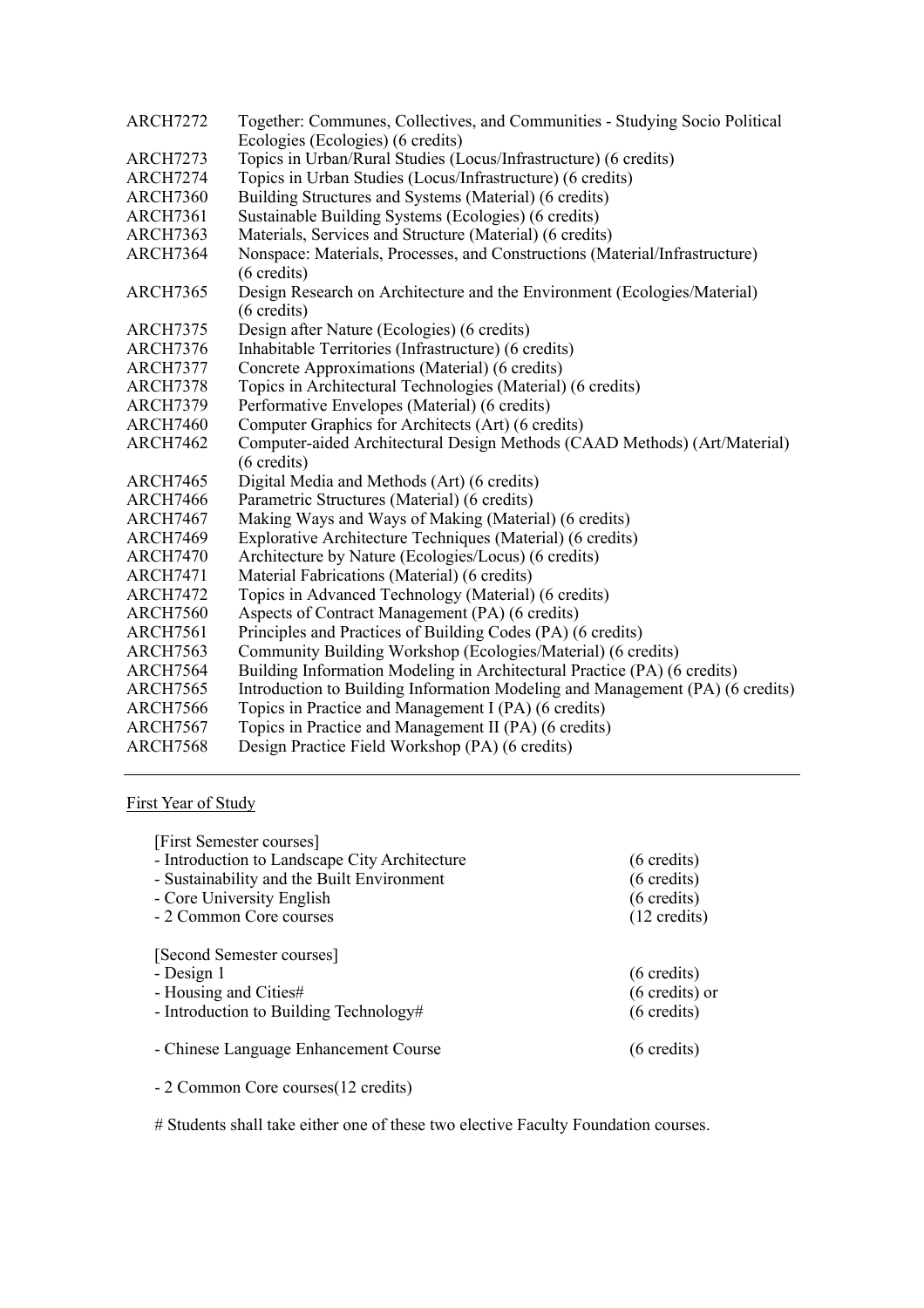Second Year of Study

| [First Semester courses]<br>- Design 2<br>- Visual Communication 1                                                                                  | $(12 \text{ credits})$<br>$(6 \text{ credits})$                               |
|-----------------------------------------------------------------------------------------------------------------------------------------------------|-------------------------------------------------------------------------------|
| Either one of the following<br>- Architectural History and Theory 1<br>- Architectural History and Theory 2<br>- Architectural History and Theory 4 | $(6 \text{ credits})$ or<br>$(6 \text{ credits})$ or<br>$(6 \text{ credits})$ |
| - English Language Enhancement Course                                                                                                               | $(6 \text{ credits})$                                                         |
| [Second Semester courses]<br>- Design 3<br>- Building Technology 1                                                                                  | $(12 \text{ credits})$<br>$(6 \text{ credits})$                               |
| Either one of the following (optional):<br>- Architectural History and Theory 3**<br>- Architectural History and Theory 5 <sup>**</sup>             | $(6 \text{ credits})$ or<br>$(6 \text{ credits})$                             |
| - 2 Common Core courses                                                                                                                             | $(12 \text{ credits})$                                                        |

 \*\* Students may, of their own volition, take a 6-credit architectural history and theory course during the second semester.

#### Third Year of Study

| [First Semester courses]<br>- Design 4<br>- Visual Communication 2                                                                                  | $(12 \text{ credits})$<br>$(6 \text{ credits})$                               |
|-----------------------------------------------------------------------------------------------------------------------------------------------------|-------------------------------------------------------------------------------|
| Either one of the following<br>- Architectural History and Theory 1<br>- Architectural History and Theory 2<br>- Architectural History and Theory 4 | $(6 \text{ credits})$ or<br>$(6 \text{ credits})$ or<br>$(6 \text{ credits})$ |
| - Building Technology 2                                                                                                                             | $(6 \text{ credits})$                                                         |
| [Second Semester courses]<br>- Design 5<br>- Visual Communication 3                                                                                 | $(12 \text{ credits})$<br>$(6 \text{ credits})$                               |
| Either one of the following:<br>- Architectural History and Theory 3<br>- Architectural History and Theory 5                                        | (6 credits) or<br>$(6 \text{ credits})$                                       |
| - Building Technology 3                                                                                                                             | $(6 \text{ credits})$                                                         |
| [Summer Semester course]<br>- Optional Disciplinary Elective                                                                                        | $(6 \text{ credits})$                                                         |
| Final Year of Study                                                                                                                                 |                                                                               |
| [First Semester courses]<br>- Design 6 (Capstone Experience)<br>- Building Technology 4                                                             | $(12 \text{ credits})$<br>$(6 \text{ credits})$                               |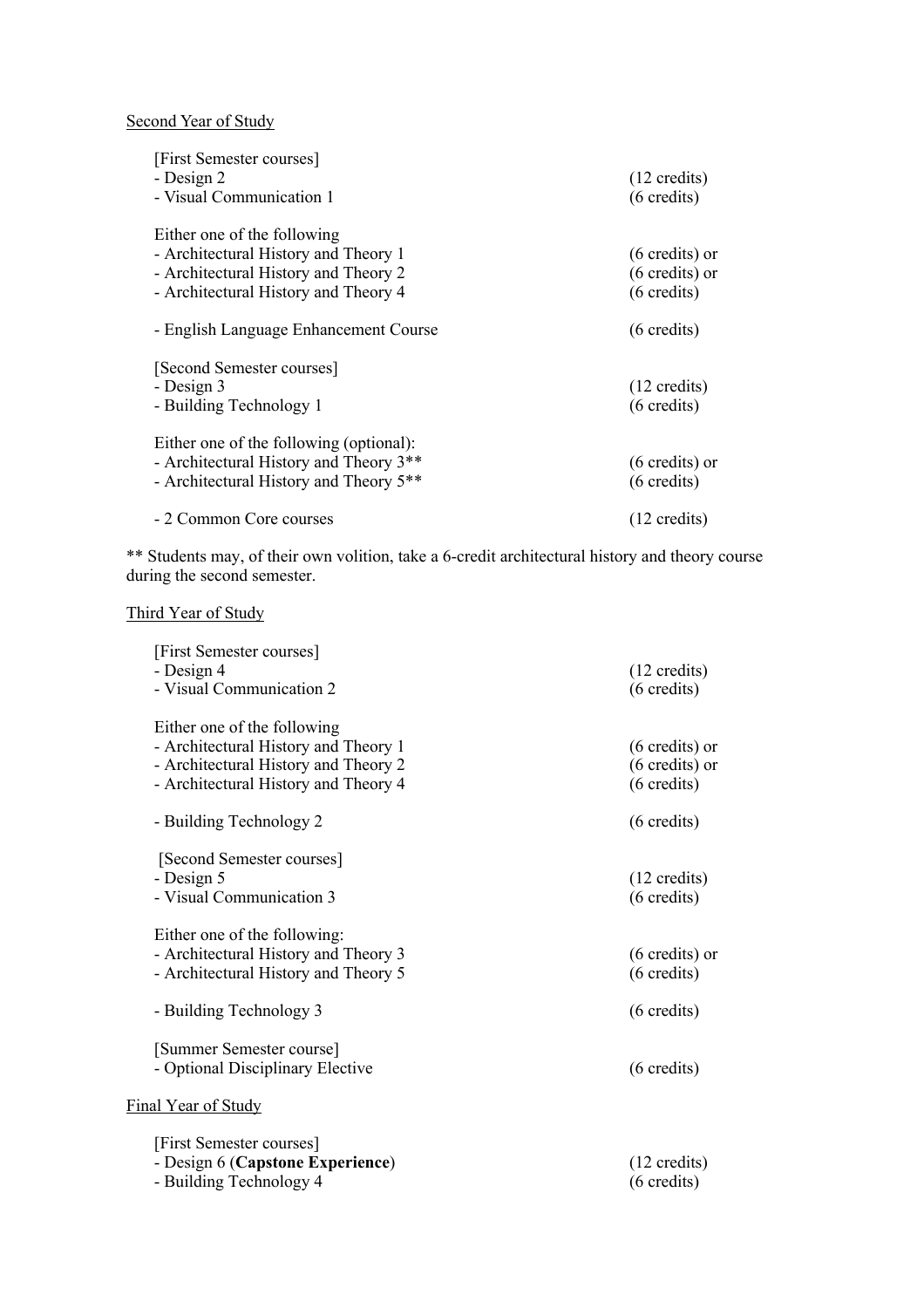| Either one of the following:<br>- Architectural History and Theory 1<br>- Architectural History and Theory 2<br>- Architectural History and Theory 4 | $(6 \text{ credits})$ or<br>$(6 \text{ credits})$ or<br>$(6 \text{ credits})$ |
|------------------------------------------------------------------------------------------------------------------------------------------------------|-------------------------------------------------------------------------------|
| - Disciplinary Elective                                                                                                                              | $(6 \text{ credits})$                                                         |
| [Second Semester courses]<br>- Design 7 (Capstone Experience)<br>- Building Technology 5                                                             | $(12 \text{ credits})$<br>$(6 \text{ credits})$                               |
| Either one of the following:<br>- Architectural History and Theory 3<br>- Architectural History and Theory 5                                         | $(6 \text{ credits})$ or<br>$(6 \text{ credits})$                             |
| - Disciplinary Elective                                                                                                                              | $(6 \text{ credits})$                                                         |

## **Year 1**

## **Semester 1**

## **AFFC1027 Introduction to Landscape City Architecture (6 credits)**

 This course is an introduction to the understanding of landscapes, cities, and architectures. Students will be exposed to why architecture is an essential necessity for our societies as well as recognising that architecture is both an expression of programme, form and structure as well as the resolution of cultural specificities and practices. We will demonstrate and examine how architecture is presented to the public and how its practice is varied and diverse in different societies. The various source for learning, describing and debating. In addition to lectures, a series of walks, visits, and exercises will allow the students to express, demonstrate, and challenge the different propositions geographical, landscape and urban conditions found in Hong Kong will be the playground and the presented in the class.

Assessment: 100% continuous coursework assessment

## **AFFC1028 Sustainability and the Built Environment (6 credits)**

 The course examines the broad range of issues confronting mankind's search for a sustainable future, such as population and urbanization; transportation and logistics; technology and mobility; water; waste; energy; food; (natural) disasters; and community and governance. Through the perspective of contemporary and historical case studies students explore how people, in their visions of the future, have sought to perfect built environments as the setting for model communities

communities.<br>The ideas raised in the lectures, reinforced through weekly readings and weekly tutorial sessions, are brought together at the end of the course with an intensive workshop, in which students look to define their own vision of a sustainable community. This course is intended to inspire thinking about the way we should construct our living environments in future, in order to find a sustainable balance.

Assessment: 100% continuous coursework assessment

# **CAES1000 Core University English (6 credits)**

 The Core University English (CUE) course aims to enhance first-year students' academic English language proficiency in the university context. CUE focuses on developing students' academic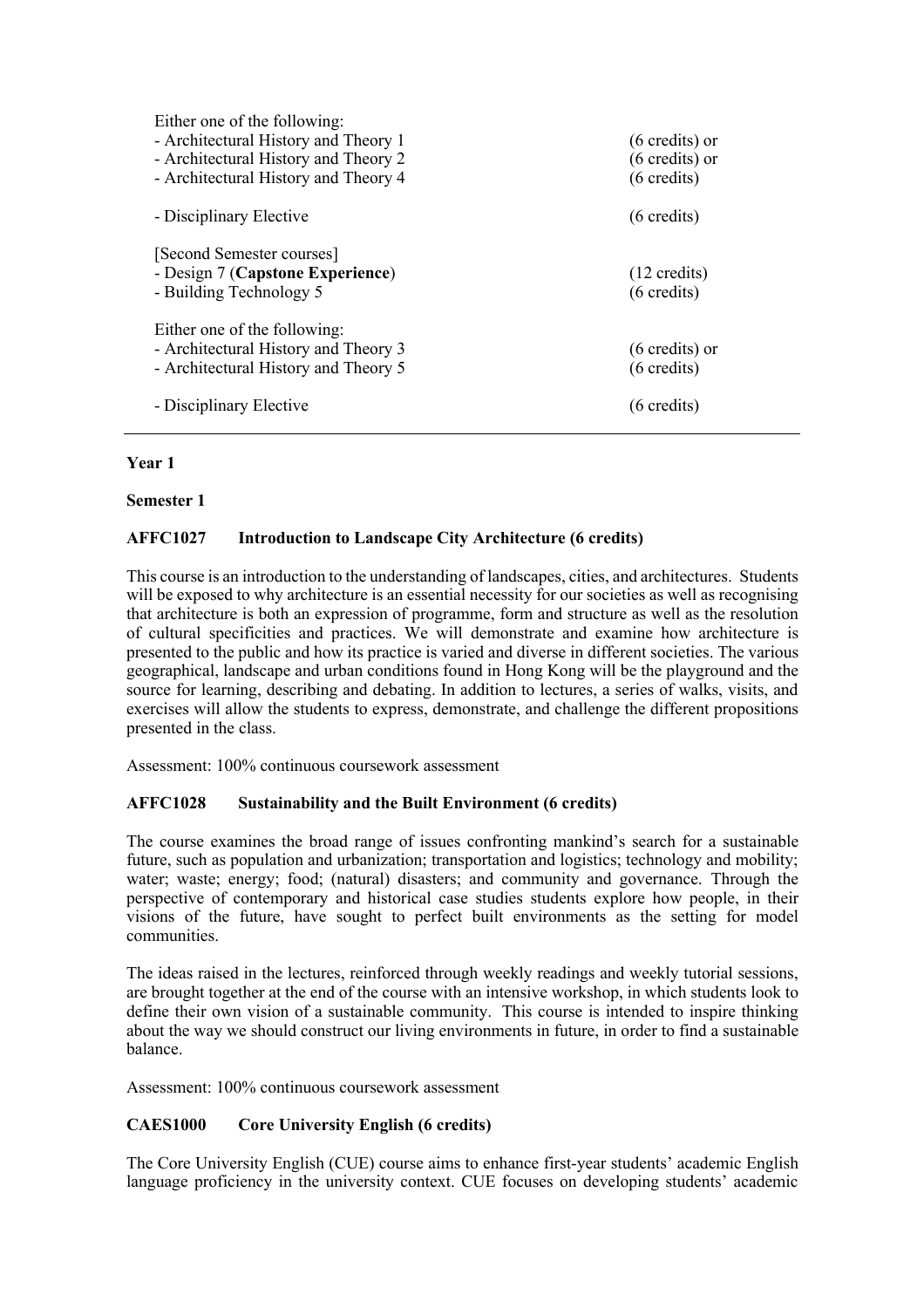English language skills for the Common Core Curriculum. These include the language skills needed to understand and produce spoken and written academic texts, express academic ideas and concepts clearly and in a well-structured manner and search for and use academic sources of information in their writing and speaking. Four online-learning modules through the Moodle skills and avoiding plagiarism will be offered to students to support their English learning. This course will help students to participate more effectively in their first-year university studies in English, thereby enriching their first-year experience. platform on academic speaking, academic grammar, academic vocabulary, citation and referencing

Assessment: 65% continuous coursework assessment and 35% examination

## **Two Common Core courses (12 credits)**

## **Year 1**

## **Semester 2**

# **ARCH1074 Design 1 (Material) (6 credits)**

 This course serves as an introduction to the skills and concepts that are further developed in the design studio sequence. This includes the concept of architectonics, section and plan, and the basic design process involving drawing and model making. In addition the course will include a series of workshop introductions to the tools and techniques of casting, woodworking and hand drawing. The course will culminate in a final design project. The focus of the project will be the design process itself, outside of the constraints and complexity of a building program. The course will also include lectures on diverse set of figures in architecture, science and art, examining the creative processes that enable their work. The goal of the course is to familiarize students with the principles of creative work; understanding it through methodology and execution.

Assessment: 100% continuous coursework assessment

# **AFFC1200 Housing and Cities (6 credits) (optional)**

 The aim of this course is to develop students' abilities to identify, describe and analyze critically the role and function of cities at different stages. In addition, students will be encouraged to correlate between city formation and various elements in urban development, particularly housing issues, in an increasingly globalized context. The course is explicitly interdisciplinary, and introduces recurrent and emerging debates about housing and the role and function of cities in the 21<sup>st</sup> century together with a parallel analysis of an increasingly complex matrix of social, political and economic issues as the pace of urbanization increases. Upon completion of the course students will have an appreciation of the complexity of urban issues in an increasingly urban world, and an appreciation of one of the major functions of cities - housing people.

Assessment: 100% Continuous coursework assessment

## **AFFC1201 Introduction to Building Technology (6 credits) (optional)**

 This course provides the fundamental knowledge and concepts for functional design and construction of buildings. The aim of the course is to help students to explain why the building stands up, identify the function of essential elements and components of buildings, including the materials used and their installation methods. A morphological approach will be used to explain the building elements and components. Students will learn how to read from drawings and sketches, and appreciate their practical application from site visits. Topics will cover structural elements, building envelopes and services of buildings, including the materials and methods of their installation.

Assessment: 100% continuous coursework assessment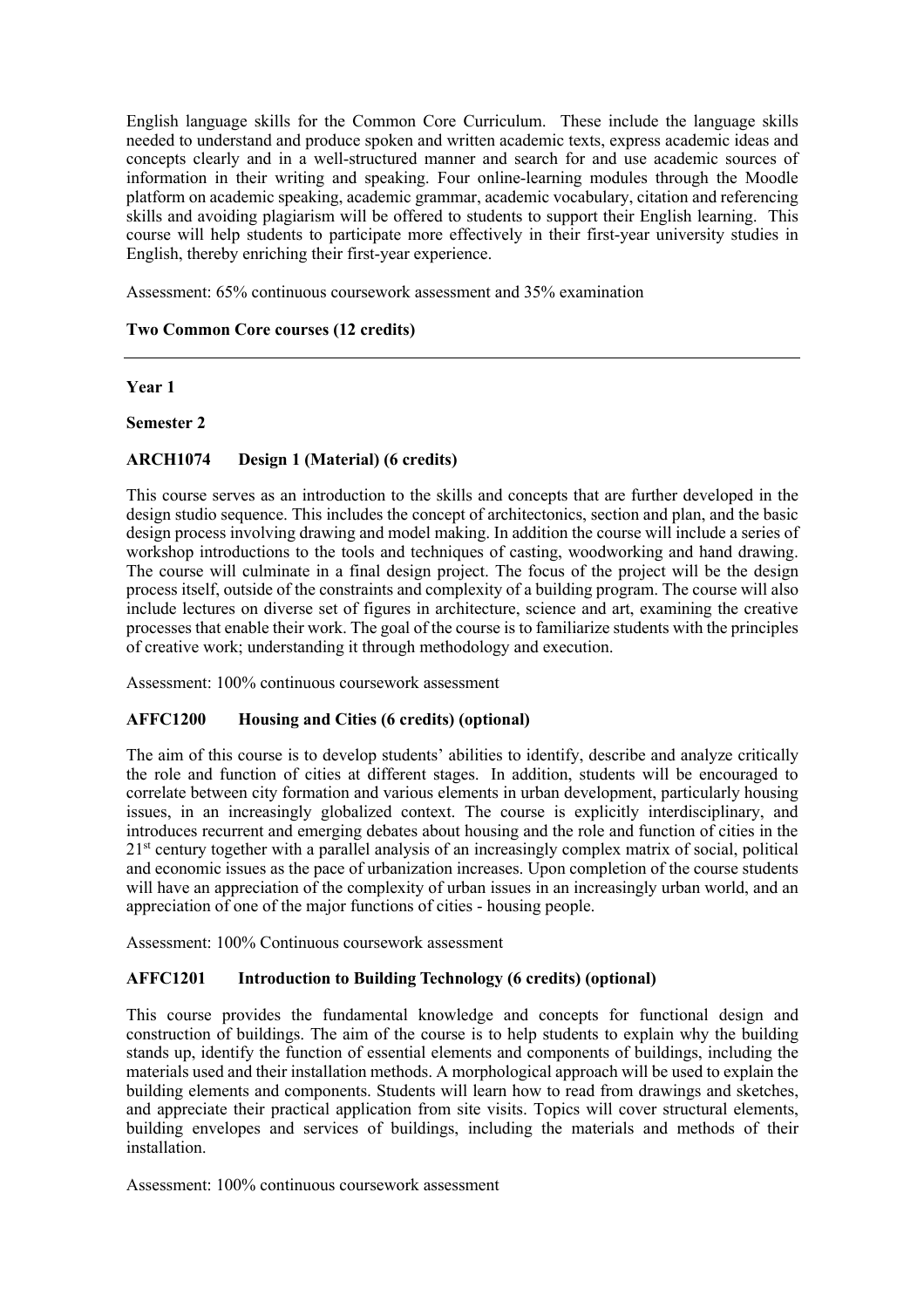## **CARC9001 Practical Chinese for Architecture and Landscape Students (6 credits)**

 The main objective of this course is to enhance the students' command of Chinese for the architecture profession through basic training in presentation skills and in specific techniques for the preparation of target-oriented letters, proposals, plans and reports. This course also aims to develop students' ability to engage in negotiations, debates as well as critical and creative thinking. In order to promote artistic and aesthetic appreciation, thematic lectures and topical workshops on Chinese calligraphic and artistic representations will be conducted. Site visits to traditional Chinese temples, gardens and museums will be organized to provide students with opportunities to gain hands-on experiences of the inner dynamics of Chinese culture. Students will be able to acquire sophisticated Chinese language skills and knowledge of Chinese culture within the context of the discipline of architecture.

Aims and Objectives

- 1. Demonstrate ability in using effective spoken and written language skills required for daily life communication, surveying and architecture related professions and academic studies.
- 2. Reflect on their language learning experience and devise strategies for further improvement
- 3. Have in-depth oral presentation, discussion and debating skills.
- 4. Have an overall understanding between language and cultural concepts.
- 5. Have a better awareness and sensitivity toward language usage, critical thinking and aesthetic quality.

Assessment: 50% continuous coursework assessment and 50% examination

#### **Two Common Core courses (12 credits)**

#### **Year 2**

#### **Semester 1**

## **ARCH2074 Design 2 (Ecologies) (12 credits)**

 Design 2 is the first in a two-course sequence forming a comprehensive introduction to the foundation studies of architecture, addressing the core and related issues essential to the training of an architect. The course aims to teach architectural literacy, to develop critical and analytical skills, to enhance visual, spatial and ideological sensibilities with certain emphasis on the presentation of ideas, concepts, and design both in the visual and verbal format. Field trips form an integral part of the course.

Assessment: 100% continuous coursework assessment

Pre-requisite: ARCH1074 Design 1

## **ARCH2055 Visual Communication 1 (Art) (6 credits) Drawing**

 Visual Communication 1 relates the study of architecture to the study of representational forms and methods. Taught through lectures that introduce fundamentals of visual communication including: grid, line, perspective, movement studies, projection, and composition, the course is a preliminary immersion in the culture of visual studies. Visual Communication 1 also provides students with basic skills and techniques (in freehand drawing, 2D and 3D CAD drawing, laser cutting, model making, Illustrator and Photoshop software) which allow the students to experiment with many of the issues and ideas introduced. Students will be responsible for individual projects which exhibit their grasp of the lecture topics. [Note: Software involved will be Photoshop, Illustrator, InDesign and AutoCad]

Assessment: 100% continuous coursework assessment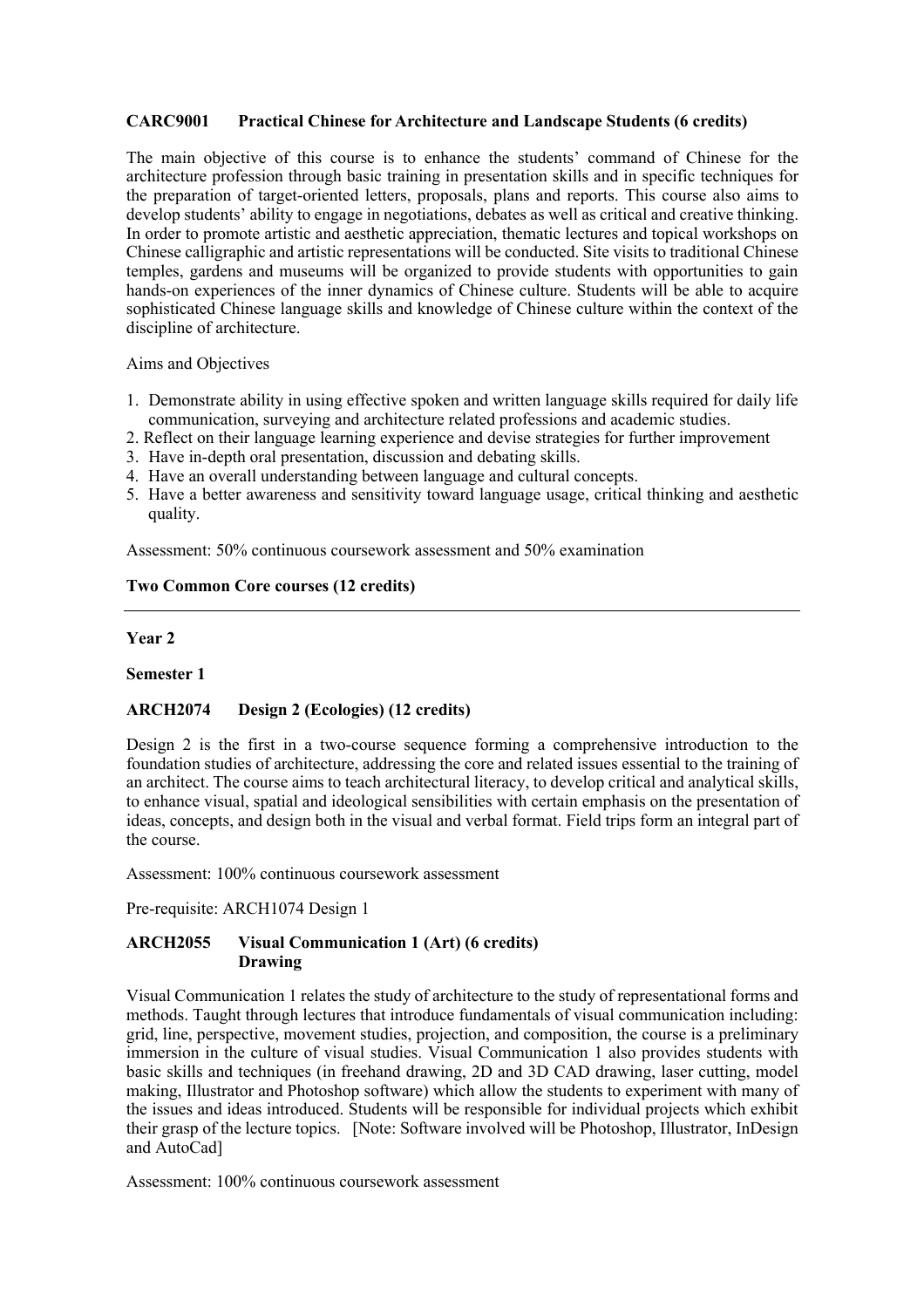#### **Either**

## **ARCH2058 Architectural History and Theory 1 (HTC) (6 credits) Modern Architecture**

 This course examines the history of modern architecture, from the apex of the Industrial Revolution to the emergence of post-modernism in the late 1960s. Students will explore modern architecture not as a cohesive or isolated product of any formal school of thought but rather as a complex and contradictory history bound by key formal, theoretical, social, cultural, technological, economic, as well as political moments in time. Throughout the course, students will touch upon two key influences in the development of modern architecture: the key material changes brought about by technology and industrialization as well as received ideas of progress stemming from the utopian legacy of the Enlightenment. This course raises major disciplinary questions, themes, and issues that will reverberate throughout the subsequent Architectural History and Theory curriculum. Content will focus primarily upon the European avant-garde, though parallel architectural developments in both North America and Asia will also be covered.

Assessment: 100% continuous coursework assessment

**Or** 

## **ARCH2059 Architectural History and Theory 2 (HTC) (6 credits) Global Perspectives I**

 The purpose of this course is two-fold: to introduce students to the development of major architectural ideas and a selected group of significant architectural monuments in Europe, from ancient times to the nineteenth century, and the unique aesthetic, cultural, and historical issues that frame them; and to present the main issues in the study of architecture and the various methods used to analyze and interpret buildings in various spatial and temporal contexts. Lectures and course content will emphasize key themes of cultural, economic, and political interconnectivity and their impact upon architectural production, not only within Europe, but around the world.

Assessment: 100% continuous coursework assessment

## **Or**

# **ARCH2061 Architectural History and Theory 4 (HTC) (6 credits) The City**

 This course is intended to introduce students to the scholarly study of the city, from ancient Greece to the Shenzhen Special Economic Zone. Understanding the city as a global entity shaped by dynamic and ever-changing cultural, industrial, political and social processes forms a major goal of the course. Each lecture will be devoted to the examination of several key case-studies in coordination with an important concept or methodological concern in the study of the built environment. Recognizing how these processes manifest themselves spatially, and how they impact both architectural and urban form and development over time, constitutes another major course objective. Students will be expected to complete a final research project on a topic related to a city of their own choosing.

Assessment: 100% continuous coursework assessment

#### **CAES9120 Communication Course for Architecture Students (6 credits)**

 This English-in-the-Discipline course aims to complement the Design Studio component as well as the core curriculum of the Architecture degree programme. The focus is on the language  $\&$ communication skills required to facilitate students' approach to architectural literacy.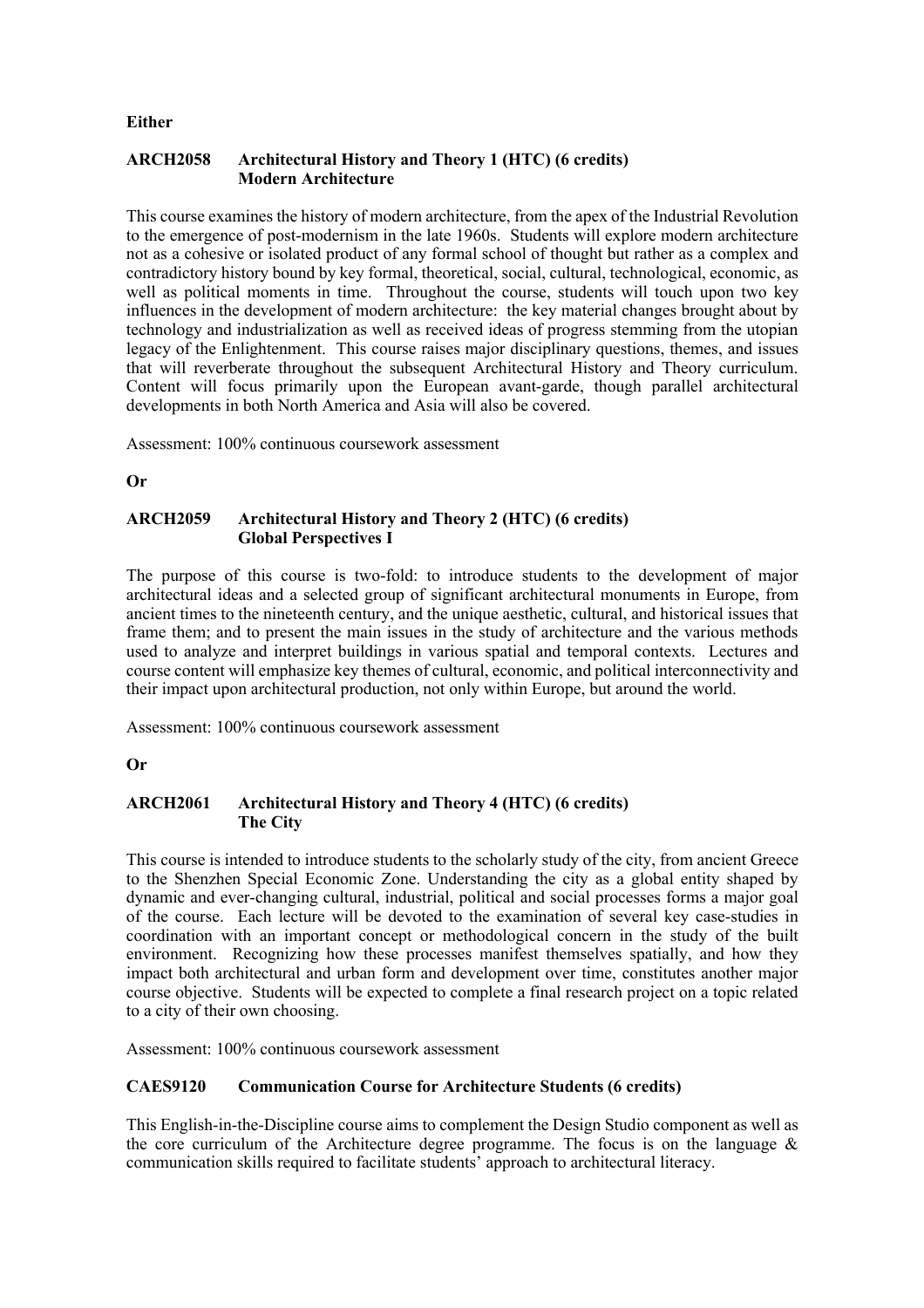Through spontaneous speaking tasks on their personal and social experience of architecture in HK and through critical reading & discussion of selected texts, students will focus on the language needed to express their views on architectural issues.

 The out-of-class learning component of the course will supplement the main aims by consolidating students' use of architectural vocabulary and enhancing cohesion in their writing. Students will be encouraged to take responsibility to improve their own language skills in future through tutor feedback and by exploring sources of grammatical & lexical input.

Assessment: 100% continuous coursework assessment

## **Year 2**

**Semester 2** 

## **ARCH2075 Design 3 (Ecologies) (12 credits)**

 Design 3 is the second in a two-course sequence forming a comprehensive introduction to the foundation studies of architecture, addressing the core and related issues essential to the training of an architect. The course aims to teach architectural literacy, to develop critical and analytical skills, to enhance visual, spatial and ideological sensibilities with certain emphasis on the presentation of ideas, concepts, and design both in the visual and verbal format. Field trips form an integral part of the course.

Assessment: 100% continuous coursework assessment

Pre-requisite: ARCH2074 Design 2

#### **ARCH2056 Building Technology 1 (Material) (6 credits) Building Principles**

 This course addresses the elemental aspects of building and the fundamental principles of structure. It will present building structures in masonry, timber, concrete, steel, glass and composite and examine the constructional possibilities and limitations of these materials. Furthermore it will seek a broad based understanding of how material and constructional choices are determined by its physical site, program, culture, era and environment. The course presents the historical culture of building technology and how material, structural, construction and detail decisions influence the overall architectural project. It will be further demonstrated how the importance of well-articulated geometries and proper means of measurements in drawing and modeling are an essential and integral part of construction methods and processes. The course material will be presented through a series of lectures specific to a material and through analyses of relevant case studies.

Assessment: 100% continuous coursework assessment

#### **Two Common Core courses (12 credits)**

**Either** 

#### **ARCH2060 Architectural History and Theory 3 (HTC) (6 credits) Global Perspectives II**

 The purpose of this course is two-fold: to introduce students the development of major architectural ideas and a selected group of significant architectural monuments in East, South, and Southeast Asia, from ancient times to the nineteenth century, and the unique aesthetic, social-cultural, technological and historical issues that frame them; and to present the main issues in the study of architecture and the various methods used to analyze and interpret buildings in various spatial and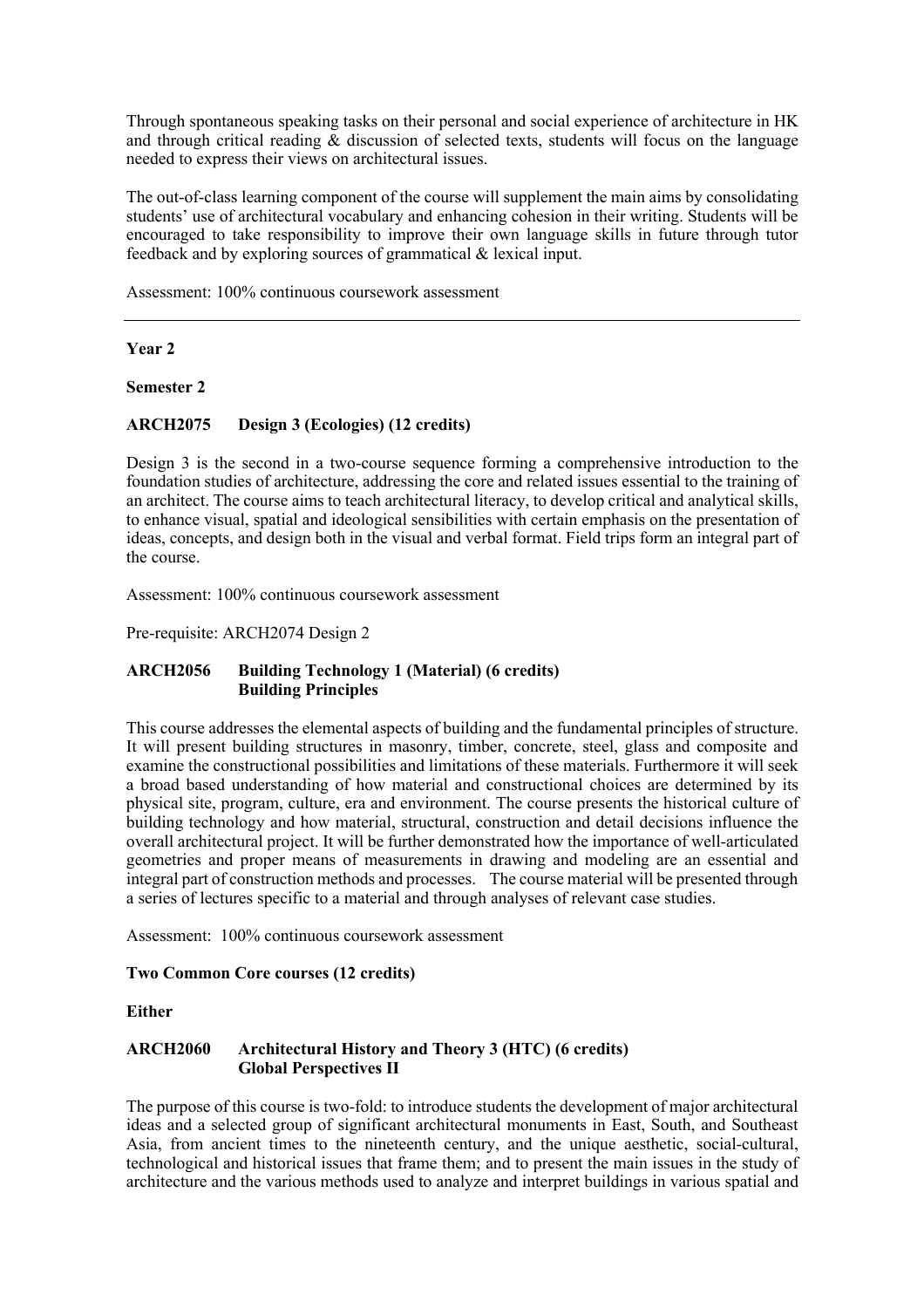temporal contexts. Lectures and course content will emphasize key themes of cultural, economic, and political interconnectivity and their impact upon architectural production, not only within Asia, but around the world.

Assessment: 100% continuous coursework assessment

#### **Or**

## **ARCH2062 Architectural History and Theory 5 (HTC) (6 credits) Contemporary Issues in Architecture**

 This course examines key discursive issues that impact architecture and the built environment today. Emphasis will be placed on understanding contemporary challenges in architectural practice and theory and their origins vis-à-vis the continuation, diversification, and transformation of the modernist tradition over the course of the last century leading up to the millennium. Major issues to be addressed include the inextricable relationship between architecture and the global-local context, the digital revolution, the conservation of urban and cultural heritage, public housing, sustainability and the impact of the impending energy crisis upon future urban development, and the interconnectedness of architecture and other disciplines. Multidisciplinary discourses on mass culture, globalization, place-making, identity and post-colonialism will also be introduced.

Assessment: 100% continuous coursework assessment

#### **Year 3**

#### **Semester 1**

## **ARCH3074 Design 4 (Locus) (12 credits)**

 Design 4 is the first in a two-course sequence that focuses on architecture and its context with an emphasis on program, spatial organization and the use of digital tools to conceptualize and present design ideas. The course aims to develop both an awareness of architecture within an urban context and an ability to develop an architectural language and design process. A study of an existing area will be made paying particular attention to its architectural, social and environmental characteristics. This study, which includes basic site analysis, will form the basis of ensuing design projects, sketch designs and field studies. Field trips form an integral part of the course.

Assessment: 100% continuous coursework assessment

Pre-requisite: ARCH2075 Design 3

## **ARCH3056 Visual Communication 2 (Art) (6 credits) Visual Content**

 Visual Communication 2 focuses on producing visual content through digital modeling and the communication among a variety of associated digital tools for drafts, analysis, diagrams and fabrication. Based upon the knowledge in geometry and computational logic, this course will construct a series of digital and physical models alongside the design studio projects including topography models out of the information available to the public domain, parametric massing and envelop models with a high degree of precision, communicative models for visualizing information through different format of the visual content, analytical models for design evaluation feedback, and the production models from a series of computer controlled fabrication devices, including the CNC milling machine, the large-format laser cutter, and a three-dimensional printer.

Assessment: 100% continuous coursework assessment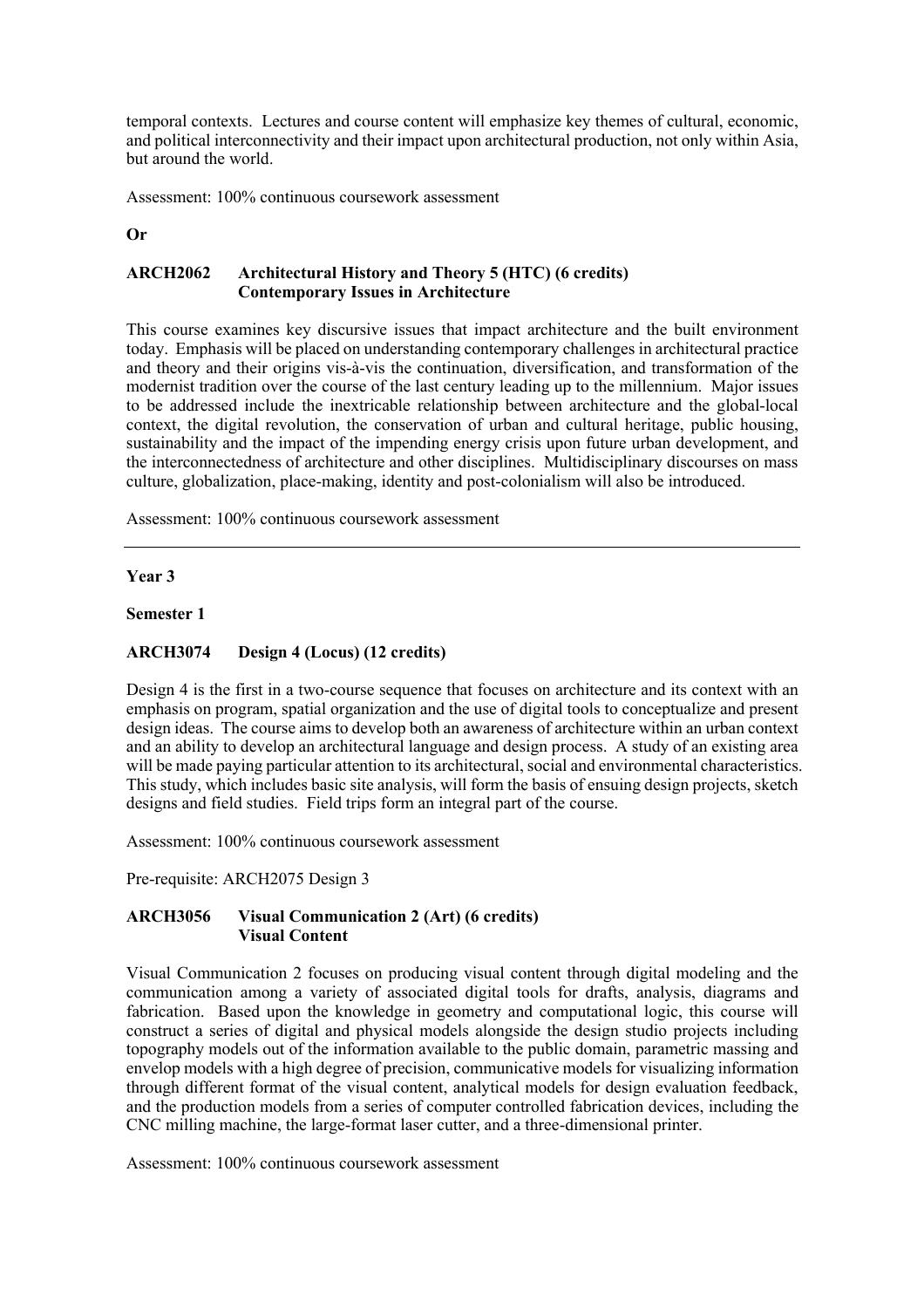#### **Either**

## **ARCH2058 Architectural History and Theory 1 (HTC) (6 credits) Modern Architecture**

 This course examines the history of modern architecture, from the apex of the Industrial Revolution to the emergence of post-modernism in the late 1960s. Students will explore modern architecture not as a cohesive or isolated product of any formal school of thought but rather as a complex and contradictory history bound by key formal, theoretical, social, cultural, technological, economic, as well as political moments in time. Throughout the course, students will touch upon two key influences in the development of modern architecture: the key material changes brought about by technology and industrialization as well as received ideas of progress stemming from the utopian legacy of the Enlightenment. This course raises major disciplinary questions, themes, and issues that will reverberate throughout the subsequent Architectural History and Theory curriculum. Content will focus primarily upon the European avant-garde, though parallel architectural developments in both North America and Asia will also be covered.

Assessment: 100% continuous coursework assessment

**Or** 

## **ARCH2059 Architectural History and Theory 2 (HTC) (6 credits) Global Perspectives I**

 The purpose of this course is two-fold: to introduce students to the development of major architectural ideas and a selected group of significant architectural monuments in Europe, from ancient times to the nineteenth century, and the unique aesthetic, cultural, and historical issues that frame them; and to present the main issues in the study of architecture and the various methods used to analyze and interpret buildings in various spatial and temporal contexts. Lectures and course content will emphasize key themes of cultural, economic, and political interconnectivity and their impact upon architectural production, not only within Europe, but around the world.

Assessment: 100% continuous coursework assessment

## **Or**

# **ARCH2061 Architectural History and Theory 4 (HTC) (6 credits) The City**

 This course is intended to introduce students to the scholarly study of the city, from ancient Greece to the Shenzhen Special Economic Zone. Understanding the city as a global entity shaped by dynamic and ever-changing cultural, industrial, political and social processes forms a major goal of the course. Each lecture will be devoted to the examination of several key case-studies in coordination with an important concept or methodological concern in the study of the built environment. Recognizing how these processes manifest themselves spatially, and how they impact both architectural and urban form and development over time, constitutes another major course objective. Students will be expected to complete a final research project on a topic related to a city of their own choosing.

Assessment: 100% continuous coursework assessment

#### **ARCH3064 Building Technology 2 (Material) (6 credits) Building Structures**

 The course aims provide students with an appreciation and understanding of the behavior of both horizontal spanning as well as vertical structures. The relationships between load carrying mechanisms and various structural and architectural forms will be explored and case studies of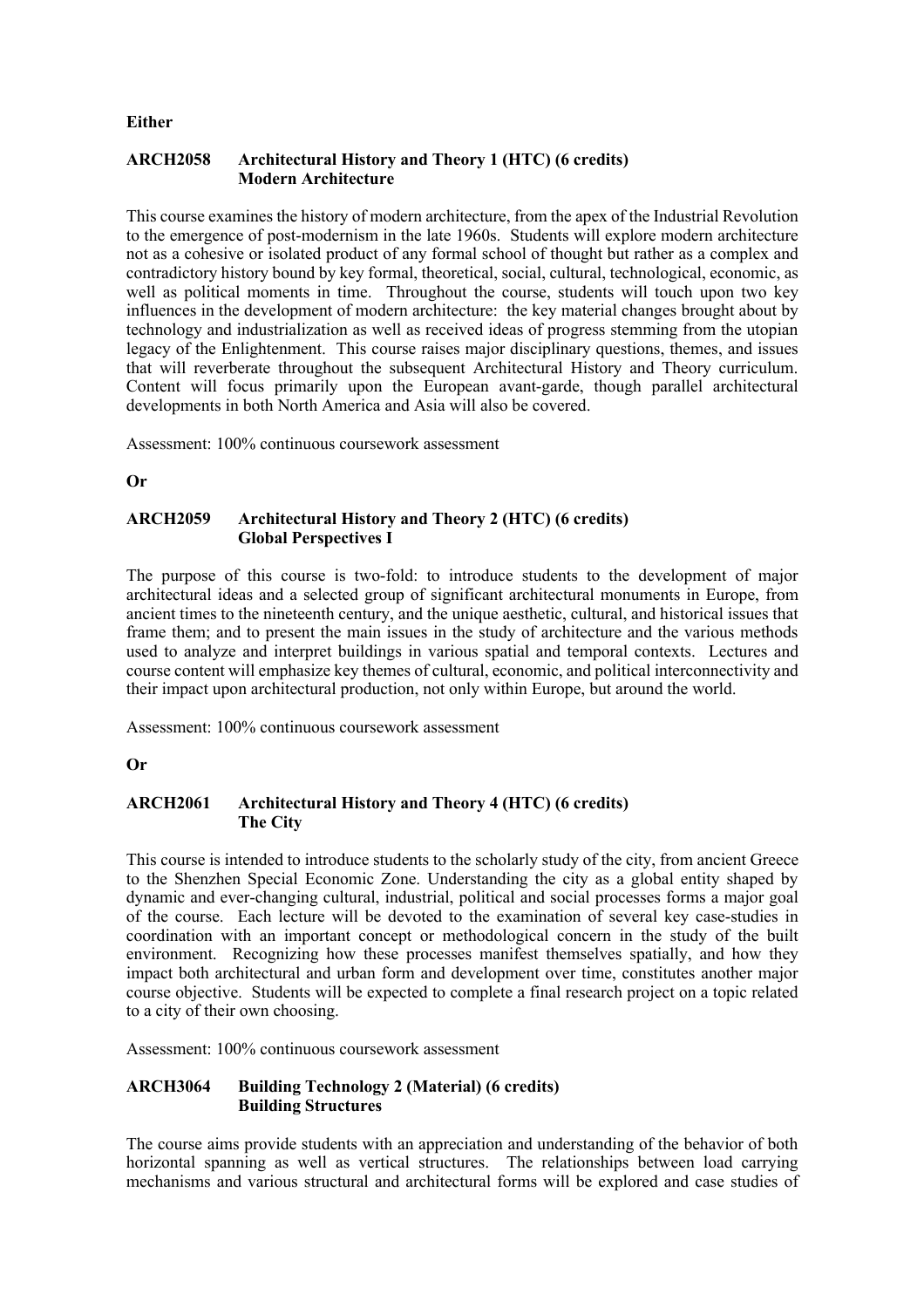significant structures of these types will be discussed and analyzed in relation to architectural planning and design processes. Structural aspects of site investigation, foundations and retaining structures will also discussed within the context of relevant case studies.

Assessment: 100% continuous coursework assessment

## **Year 3**

**Semester 2** 

## **ARCH3075 Design 5 (Locus) (12 credits)**

 Design 5 is the second in a two-course sequence that focuses on architecture and its context with an emphasis on program, spatial organization and the use of digital tools to conceptualize and present design ideas. The course aims to develop both an awareness of architecture within an urban context and an ability to develop an architectural language and design process. A study of an existing area will be made paying particular attention to its architectural, social and environmental characteristics. This study, which includes basic site analysis, will form the basis of ensuing design projects, sketch designs and field studies. Field trips form an integral part of the course.

Assessment: 100% continuous coursework assessment

Pre-requisite: ARCH3074 Design 4

#### **ARCH3060 Visual Communication 3 (Art) (6 credits) Animate Systems**

 Visual Communication 3 examines techniques associated with forming narratives in architecture. Beginning with modeling complex spaces, the focus will be on producing images and presentation line drawings. The course will introduce the concept of digital analysis for environmental and structural systems. The final project consists of an animated series of drawings which will utilize motion studies as a tool of design and discourse. [Note: Software involved will be Rhino, Grasshopper, Vray, Keyshot, Ecotect, Photoshop, and Illustrator]

Assessment: 100% continuous coursework assessment

## **Either**

## **ARCH2060 Architectural History and Theory 3 (HTC) (6 credits) Global Perspectives II**

 The purpose of this course is two-fold: to introduce students the development of major architectural ideas and a selected group of significant architectural monuments in East, South, and Southeast Asia, from ancient times to the nineteenth century, and the unique aesthetic, social-cultural, technological and historical issues that frame them; and to present the main issues in the study of architecture and the various methods used to analyze and interpret buildings in various spatial and temporal contexts. Lectures and course content will emphasize key themes of cultural, economic, and political interconnectivity and their impact upon architectural production, not only within Asia, but around the world.

Assessment: 100% continuous coursework assessment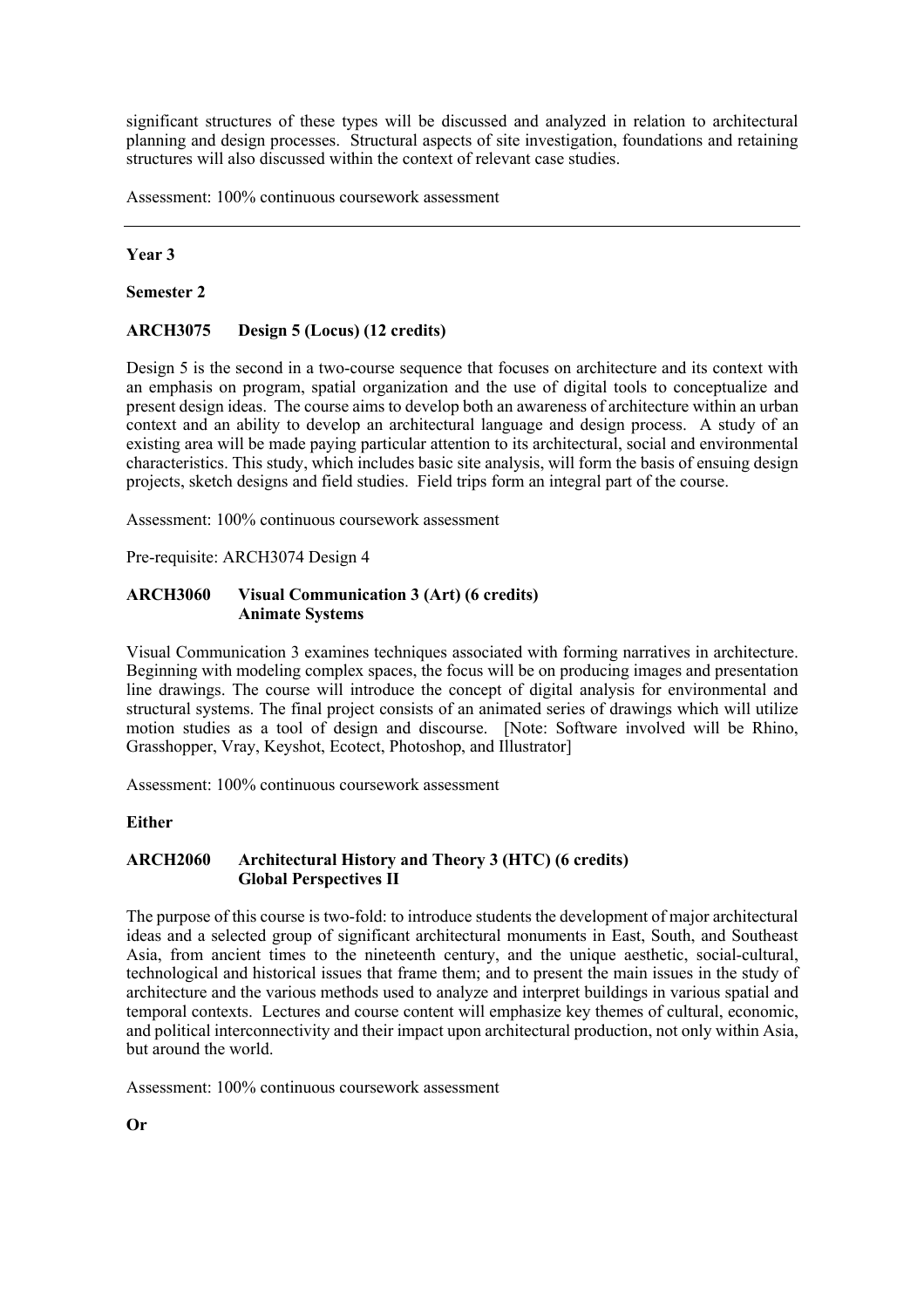## **ARCH2062 Architectural History and Theory 5 (HTC) (6 credits) Contemporary Issues in Architecture**

 This course examines key discursive issues that impact architecture and the built environment today. Emphasis will be placed on understanding contemporary challenges in architectural practice and theory and their origins vis-à-vis the continuation, diversification, and transformation of the modernist tradition over the course of the last century leading up to the millennium. Major issues to be addressed include the inextricable relationship between architecture and the global-local context, the digital revolution, the conservation of urban and cultural heritage, public housing, sustainability and the impact of the impending energy crisis upon future urban development, and the interconnectedness of architecture and other disciplines. Multidisciplinary discourses on mass culture, globalization, place-making, identity and post-colonialism will also be introduced.

Assessment: 100% continuous coursework assessment

## **ARCH3065 Building Technology 3 (Ecologies) (6 credits) Building Sustainability**

 This course introduces the ideas of sustainability through the underlying ecological principle of whole systems. Ecological systems by nature are dynamic. Therefore, a critical understanding of the functioning, limitations and requirements of the system are fundamental. Lectures and projects will explore the latent potential of these different systems (whether natural or artifice) and how they effect and are affected by the built environment.

effect and are affected by the built environment. Assessment: 100% continuous coursework assessment

Summer Semester

 Students can select one course from a list of disciplinary electives offered in the summer semester. However, if students are not permitted to proceed to Year 4, they will not be eligible to take this course.

## **Year 4**

**Semester 1** 

## **ARCH4074 Design 6 (All Platforms) (12 credits) (Capstone Experience)**

 Design 6, a capstone experience in the BAAS program, is the first in a two-course sequence that places emphasis on the development of a design ability to organize building processes of medium complexity within a social and economic framework and in the environmental context of Hong Kong. The course culminates with an integrated design project and is assessed by an oral examination. Other design projects, measured drawings and sketch designs supplement the main coursework. Field trips form an integral part of the course.

Assessment: 100% continuous coursework assessment

Pre-requisite: ARCH3075 Design 5

## **ARCH4602 Building Technology 4 (PA) (6 credits) Building Construction and Practice**

 This course has its focus on the connection of building technology with architectural design and practices. From the perspective of technology, it covers an overview of historical buildings, modern architecture, sustainability and professional practices such as stages of work, design drawings for contract documentation and control of details through building code. Various design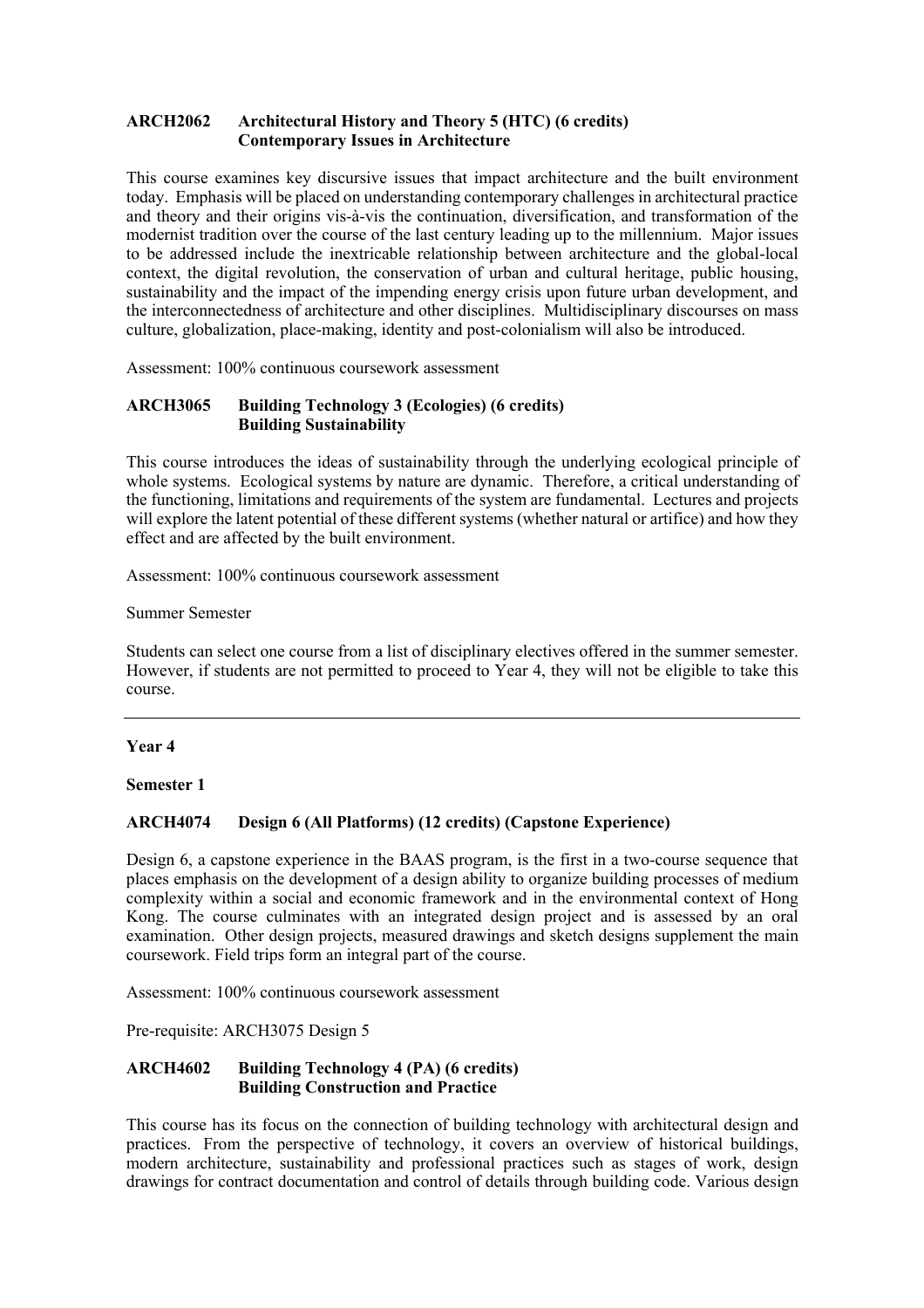principles as reflected in general conceptual design and detailing are explained with various reference to local and international examples.

Assessment: 100% continuous coursework assessment

#### **Either**

#### **ARCH2058 Architectural History and Theory 1 (HTC) (6 credits) Modern Architecture**

 This course examines the history of modern architecture, from the apex of the Industrial Revolution to the emergence of post-modernism in the late 1960s. Students will explore modern architecture not as a cohesive or isolated product of any formal school of thought but rather as a complex and contradictory history bound by key formal, theoretical, social, cultural, technological, economic, as well as political moments in time. Throughout the course, students will touch upon two key influences in the development of modern architecture: the key material changes brought about by technology and industrialization as well as received ideas of progress stemming from the utopian legacy of the Enlightenment. This course raises major disciplinary questions, themes, and issues that will reverberate throughout the subsequent Architectural History and Theory curriculum. Content will focus primarily upon the European avant-garde, though parallel architectural developments in both North America and Asia will also be covered.

Assessment: 100% continuous coursework assessment

#### **Or**

#### **ARCH2059 Architectural History and Theory 2 (HTC) (6 credits) Global Perspectives I**

 The purpose of this course is two-fold: to introduce students to the development of major architectural ideas and a selected group of significant architectural monuments in Europe, from ancient times to the nineteenth century, and the unique aesthetic, cultural, and historical issues that frame them; and to present the main issues in the study of architecture and the various methods used to analyze and interpret buildings in various spatial and temporal contexts. Lectures and course content will emphasize key themes of cultural, economic, and political interconnectivity and their impact upon architectural production, not only within Europe, but around the world.

Assessment: 100% continuous coursework assessment

#### **Or**

## **ARCH2061 Architectural History and Theory 4 (HTC) (6 credits) The City**

 This course is intended to introduce students to the scholarly study of the city, from ancient Greece to the Shenzhen Special Economic Zone. Understanding the city as a global entity shaped by dynamic and ever-changing cultural, industrial, political and social processes forms a major goal of the course. Each lecture will be devoted to the examination of several key case-studies in coordination with an important concept or methodological concern in the study of the built environment. Recognizing how these processes manifest themselves spatially, and how they impact both architectural and urban form and development over time, constitutes another major course objective. Students will be expected to complete a final research project on a topic related to a city of their own choosing.

Assessment: 100% continuous coursework assessment

## **Disciplinary Elective (6 credits)**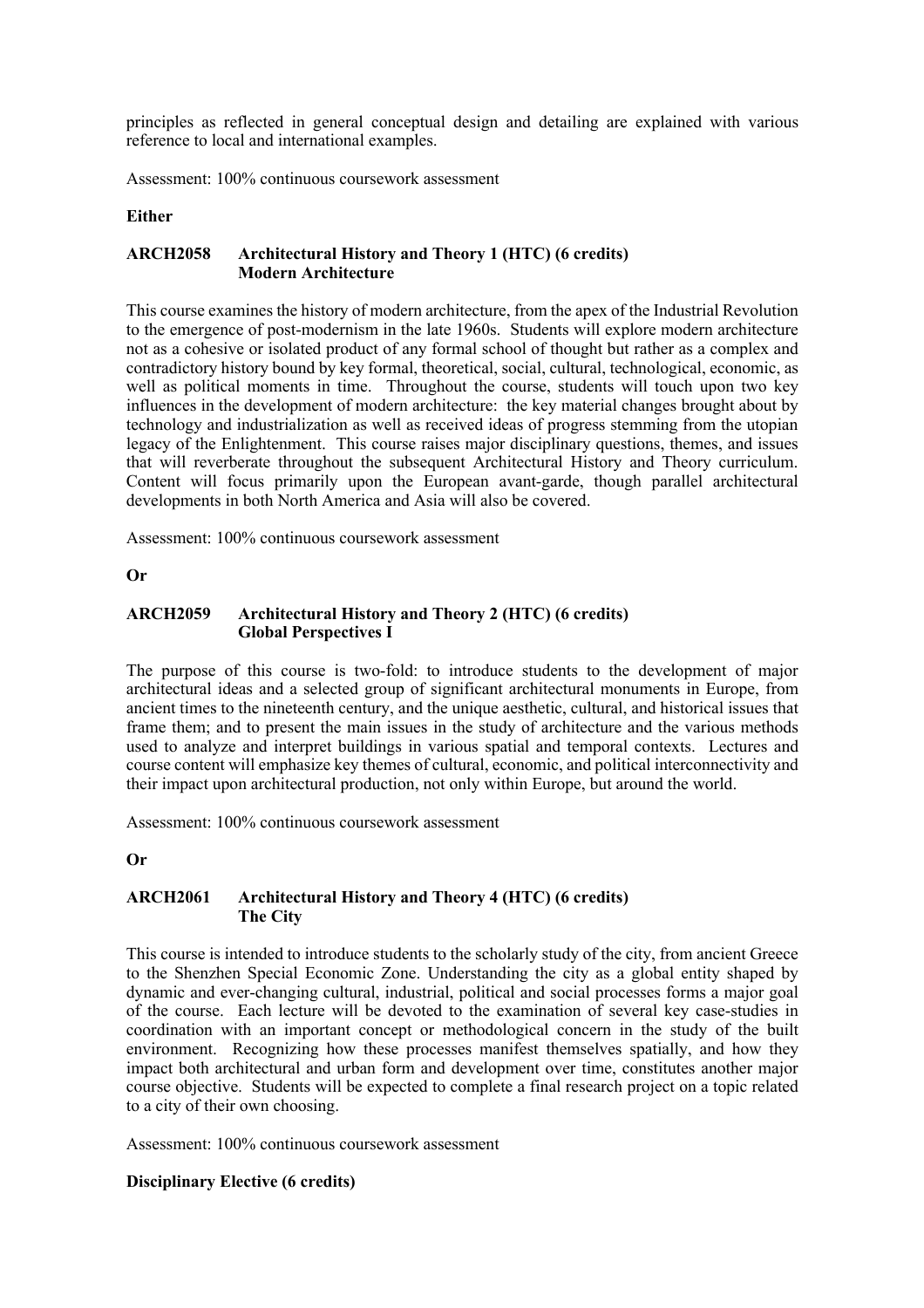## **Year 4**

## **Semester 2**

# **ARCH4075 Design 7 (All Platforms) (12 credits) (Capstone Experience)**

 Design 7, a capstone experience in the BAAS program, is the second in a two-course sequence that places emphasis on the development of a design ability to organize building processes of medium complexity within a social and economic framework and in the environmental context of Hong Kong. The course culminates with an integrated design project and is assessed by an oral examination. Other design projects, measured drawings and sketch designs supplement the main coursework. Field trips form an integral part of the course.

Assessment: 100% continuous coursework assessment

Pre-requisite: ARCH4074 Design 6 (**Capstone Experience**)

## **ARCH4605 Building Technology 5 (Material) (6 credits) Building Integration**

 Building Integration examines the architecture of integrated building systems. This course introduces methods of integration and procedures for analyzing building systems in relation to specific environmental considerations, architectural design, construction, and building life-cycle operations. Students will study exemplary case studies to understand how they work as integral buildings, what went into their consideration, and what they add to the accumulated knowledge of contemporary architectural practice. Emphasis is placed on understanding how successful integration brings all building components together in a sympathetic way - while reinforcing the synergy of the whole without sacrificing the integrity of the individual building components. Workshops, site visits, and direct engagement with local expert practitioners will form an essential part of this course. Students shall prepare analytical drawings which explore methods of building integration through appropriate selection, configuration, and combination of architectural technologies within their design studio projects.

Assessment: 100% continuous coursework assessment

## **Either**

## **ARCH2060 Architectural History and Theory 3 (HTC) (6 credits) Global Perspectives II**

 The purpose of this course is two-fold: to introduce students the development of major architectural ideas and a selected group of significant architectural monuments in East, South, and Southeast Asia, from ancient times to the nineteenth century, and the unique aesthetic, social-cultural, technological and historical issues that frame them; and to present the main issues in the study of architecture and the various methods used to analyze and interpret buildings in various spatial and temporal contexts. Lectures and course content will emphasize key themes of cultural, economic, and political interconnectivity and their impact upon architectural production, not only within Asia, but around the world.

Assessment: 100% continuous coursework assessment

**Or**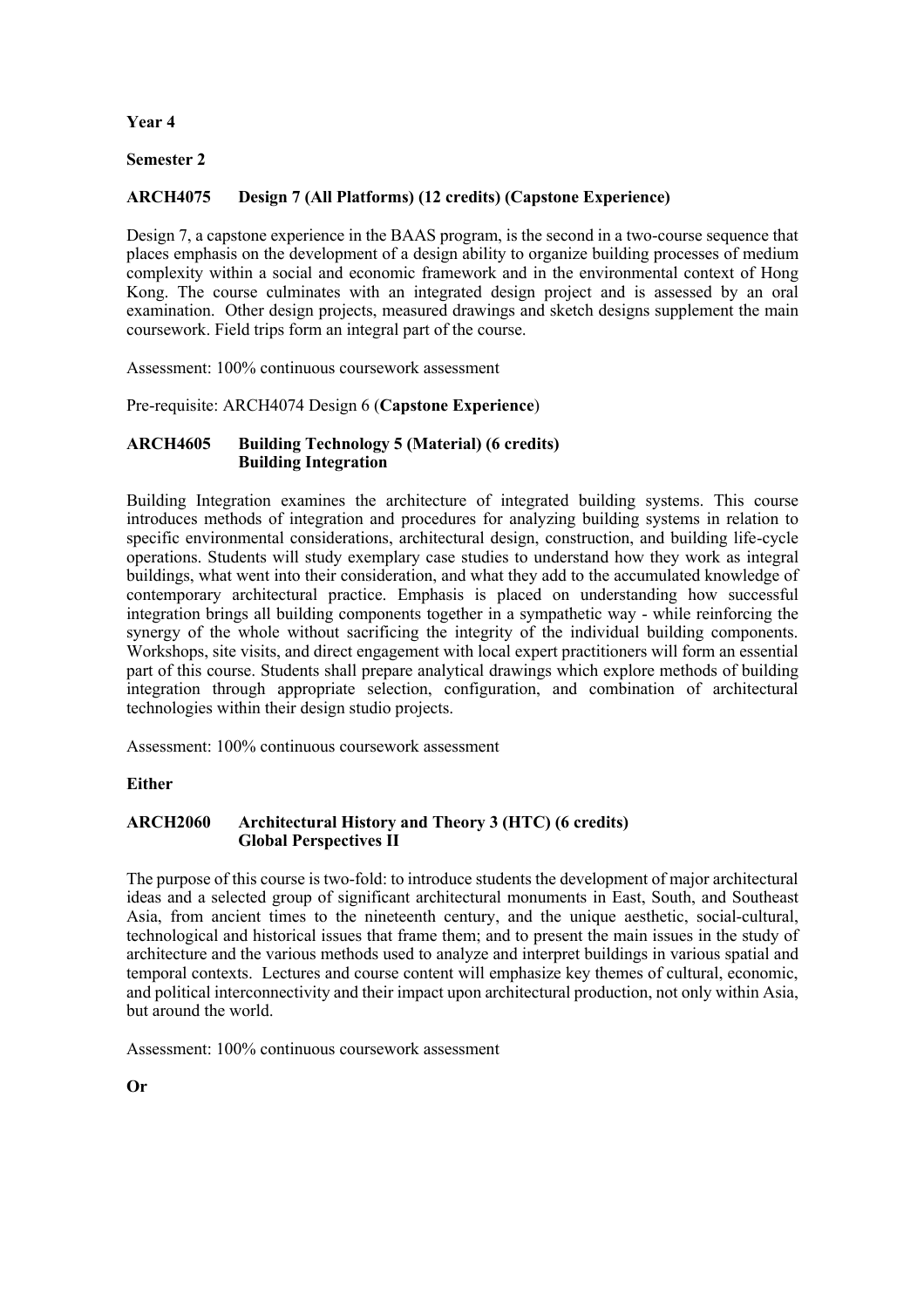## **ARCH2062 Architectural History and Theory 5 (HTC) (6 credits) Contemporary Issues in Architecture**

 This course examines key discursive issues that impact architecture and the built environment today. Emphasis will be placed on understanding contemporary challenges in architectural practice and theory and their origins vis-à-vis the continuation, diversification, and transformation of the modernist tradition over the course of the last century leading up to the millennium. Major issues to be addressed include the inextricable relationship between architecture and the global-local context, the digital revolution, the conservation of urban and cultural heritage, public housing, sustainability and the impact of the impending energy crisis upon future urban development, and the interconnectedness of architecture and other disciplines. Multidisciplinary discourses on mass culture, globalization, place-making, identity and post-colonialism will also be introduced.

Assessment: 100% continuous coursework assessment

## **Disciplinary Elective (6 credits)**

## **Disciplinary Elective Courses List**

 **Students can choose to take the disciplinary elective courses from this approved list only.** 

## **ARCH7160 The Modern Movement and Beyond (HTC/All Platforms) (6 credits)**

 The course is concerned with theoretical aspects of design activities in architecture. It attempts to trace the evolution of spatial concepts significant to the modern movement and beyond. The course consists of two parts: analytical and synthetic. The analytical part is to develop the students' skill for deeper understanding of the complexity of the built form. The synthetic part attempts to follow the vicissitudes of architectural design through the examination of the works of significant architects.

Assessment: 100% continuous assessment

## **ARCH7161 Vernacular Architecture of Asia (Locus) (6 credits)**

 Vernacular built-form is the most obvious and direct means of expression of a people and their culture. Through the examination of different indigenous building types in different parts of Asia, viz. China, Japan, Indonesia, Malaysia and Thailand, students are able to develop a broader sense of understanding of the relationship between architecture, climate and culture.

Assessment: 100% continuous assessment

## **ARCH7162 Architecture and Memory (Art) (6 credits)**

 This course introduces students to a broad and critical approach in the making and memorializing of our built environment and cultural landscapes. With an increased focus on appropriateness and conservation in architecture and the city today, it is imperative for students and architects to come to terms with the arguments, philosophies and genealogies leading up to the formulations of building practices and design methods in architecture. Readings for this course include anthropology, sociology, psychology, history, geography, fine arts, journalism, architecture and urbanism. The socio-political impetus behind these operative fields of memory reminds us that humanity often seeks to control and manipulate how our built environment works, and it is precisely the realms of imaging and the imaginary that are most susceptible to such exploitation. This course aims to survey and position each of these discourses towards the way we design, conserve and foundational texts from interdisciplinary fields of philosophy, literature, political science, theology, reconstruct architecture and the city.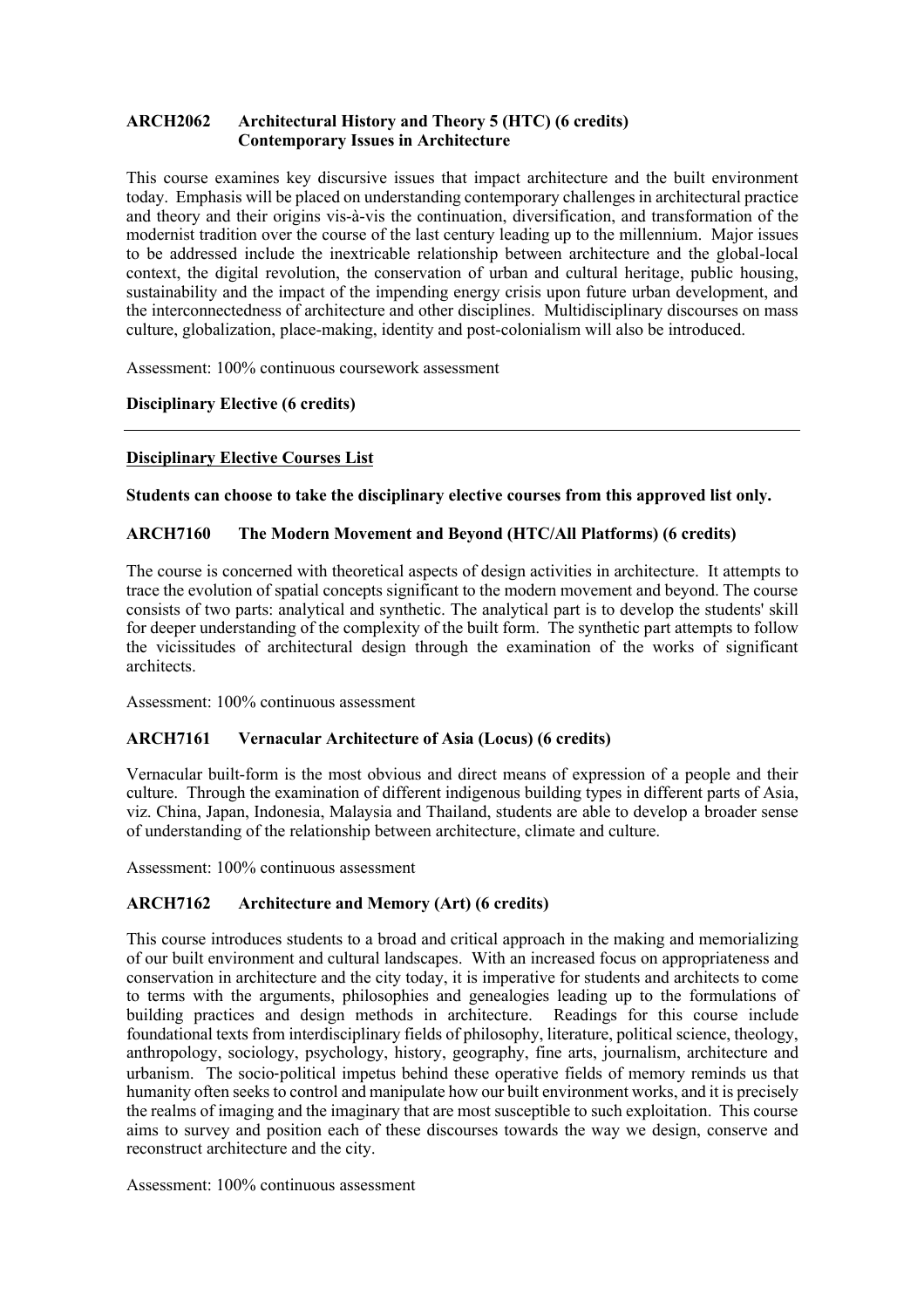## **ARCH7163 Architectural Histories (HTC/All Platforms) (6 credits)**

 This reading seminar offers an introduction to the historiography of architectural history and its predominant methodologies. Over the course of the semester, and proceeding in a roughly chronological manner, we will examine some of the key texts in architectural history, their authors, and their respective foci upon fundamental questions of structure, style, materials, and the historical origins of architecture itself.

 The course's main objective is to teach students how to think critically about how different histories of architecture have been constructed over time in a variety of particular political, social, as well as cultural contexts. Through these texts, students will also learn about the architects, buildings, and ideas that comprise them. More generally, this course provides students with a variety of theoretical and analytical tools necessary to develop a critical and comparative perspective with respect to the reading and writing of architectural history and theory today.

Assessment: 100% continuous assessment

## **ARCH7164 ReBuilding Utopia: Visions of Architecture in the Post-war World (HTC/All Platforms) (6 credits)**

 This course examines the occurrences of the utopian tendency within the production of architecture in the aftermath of World War II – an event of global magnitude that triggered a series of political, social, economic and cultural consequences in its wake. The bipolar struggle that characterized most of the latter half of the 20<sup>th</sup> century implicated architecture in many ways and at many levels. Amidst postwar reconstruction in Europe and Japan, the continuation of war via the Cold War, widespread decolonization and the territorial divisions of the globe into First, Second and Third Worlds, the rise of America as the dominant superpower, and the internationalization of American popular culture, visions of the future were conceived. Within these post-war contexts and post- colonial realities, the promise of utopia was not simply proclaimed by the avant-gardes. Under the rubric of democracy and modernization, the United Nations, governments of nations, non- of vision building. At the same time, there emerged those who conceived of counter-utopias and dystopias as responses to the experiences of global homogenization and upheavals occurring at local and regional levels. How was architecture instrumental in forwarding the objectives of the visionaries? How did technologies, methodologies and mindsets find their way into architecture and their corresponding discourses? In what ways did the multiple trajectories of utopia and utopian building inform the history of the discipline as it is understood today? Class discussions are based on assigned readings and individual presentations. Readings are primarily architectural texts but also include definitive texts from other disciplines including cultural studies, geography, sociology, and philosophy that are important in framing pertinent issues or events. governmental organizations, academic institutions and multi-disciplinary groups, took on the task

Assessment: 100% continuous assessment

## **ARCH7165 Modern Architecture and the Visual Realm (Art) (6 credits)**

 The objective of this seminar is to investigate the relationship of modern architectural work and the visual realm. The development of architectural theory, publication and/or detailing which simultaneously accept and deny the perception on modern architecture as a retinal art form will be the subject of discussion and investigation. In-depth analysis conducted on selected modern buildings form the basis of argument for students to develop their own critical thinking towards architectural theory and building appreciations.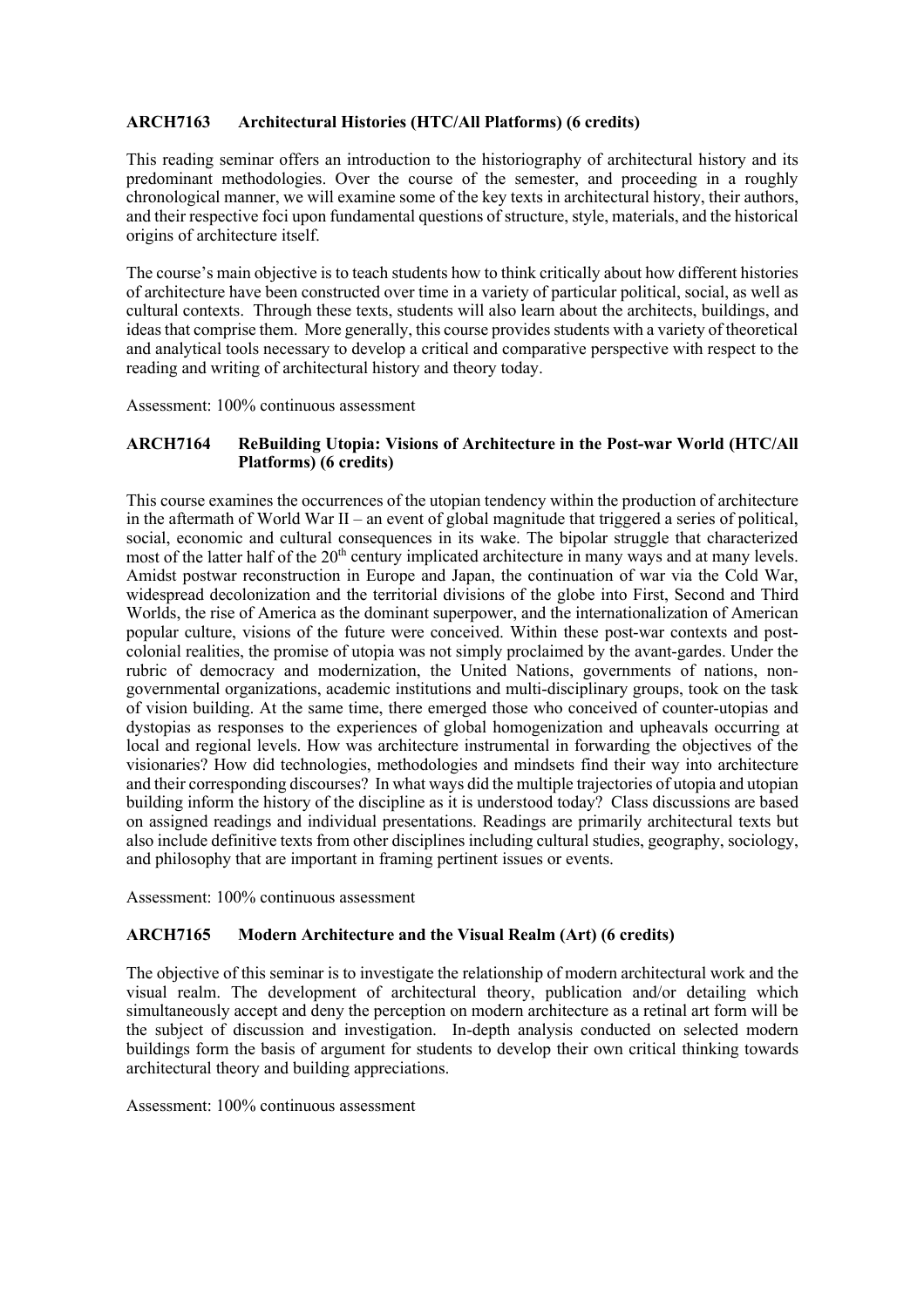## **ARCH7166 Research Seminar in Visual Cultures (Art) (6 credits)**

 This course is a visual research seminar with a serious interest in self-directed investigation into urgent spatial, social, cultural, political and economic issues in the world of visual culture today. The aim of this seminar course is to provide a theoretical knowledge, independent visual research issues of cultural difference, performativity, visual display, aurality, encounters with audiences and the production of subjectivities. The seminar with collaborate art institution develop activism towards issues of visual cultures, emphasis will be put on visual research and its production.

Assessment: 100% continuous assessment

## **ARCH7167 Topics in Modernism (HTC/All Platforms) (6 credits)**

 This seminar investigates the multitude of theories and practices made manifest in architectural and urban form over the course of the late  $19<sup>th</sup>$  and  $20<sup>th</sup>$  centuries. Building upon the fundamental question of what constitutes modernity, modernization, and modernism, we will situate architecture, urbanism, and the architect within a series of broader epistemologies and theoretical concepts, including the diaspora, cross-cultural interaction, globalization, memory, nationalism, Orientalism, the nature of dissent, regionalism, technology, and the problem of translation. Through intensive reading, in-class discussion, and students' individual research projects, the course will also provide a forum for students to discuss these issues with each other and explore new lines of critical inquiry as they pertain to the nature of design research.

Assessment: 100% continuous assessment

#### ARCH7175 Architectural Studies Field Workshop (All Platforms) (6 credits)

 This course is an intensive workshop involving in depth field research in the topic of architectural studies.

Assessment: 100% continuous assessment

## **ARCH7177 Critical Readings in Modernism (HTC/All Platforms) (6 credits)**

 The course takes Walter Benjamin's The Arcades Project as a model for reading urban experience. Through an assemblage of fragmentary notes — from philosophy, journalism, publicity and poetry — Benjamin left behind a record of 19th century Paris and a template for the material history of cities. Students will look closely at The Arcades Project (including sources such as Baudelaire, Bergson, Proust, Corbusier and Giedion), while at the same time compiling a collective reading of contemporary Hong Kong.

Assessment: 100% continuous assessment

## **ARCH7178 Buddhist Architecture (Ecologies) (6 credits)**

 This course provides students the overview of Buddhist Architecture including the historical origin, meaning and cultural background of different building typologies of Buddhism in various regions including India, Sri Lanka, Han China, Japan and Tibet etc. This is also an introduction to the understanding of Oriental culture where Buddhism is an important basis. The course will cover the basic forms and symbolic meaning of Buddhist Architecture in the Theravada, Mahayana, Vajrayana and Zen schools of Buddhism with reference to the architectural examples in the appropriate regions. The architecture of Buddhism will cover monasteries, rock-hewn caves, stupas, temples as well as the Asoka pillar. Important architectural icons will be the four holiest sites in India, Samye monastery in Tibet, Ryoanji Temple, Horyuji and Kenninji Temples in Japan, Famen Temple in China, Borobudur in Indonesia, Cave temples of Dambulla in Sri Lanka etc… Finally, the influence of Buddhist philosophy on some Modern Architecture will also be explained.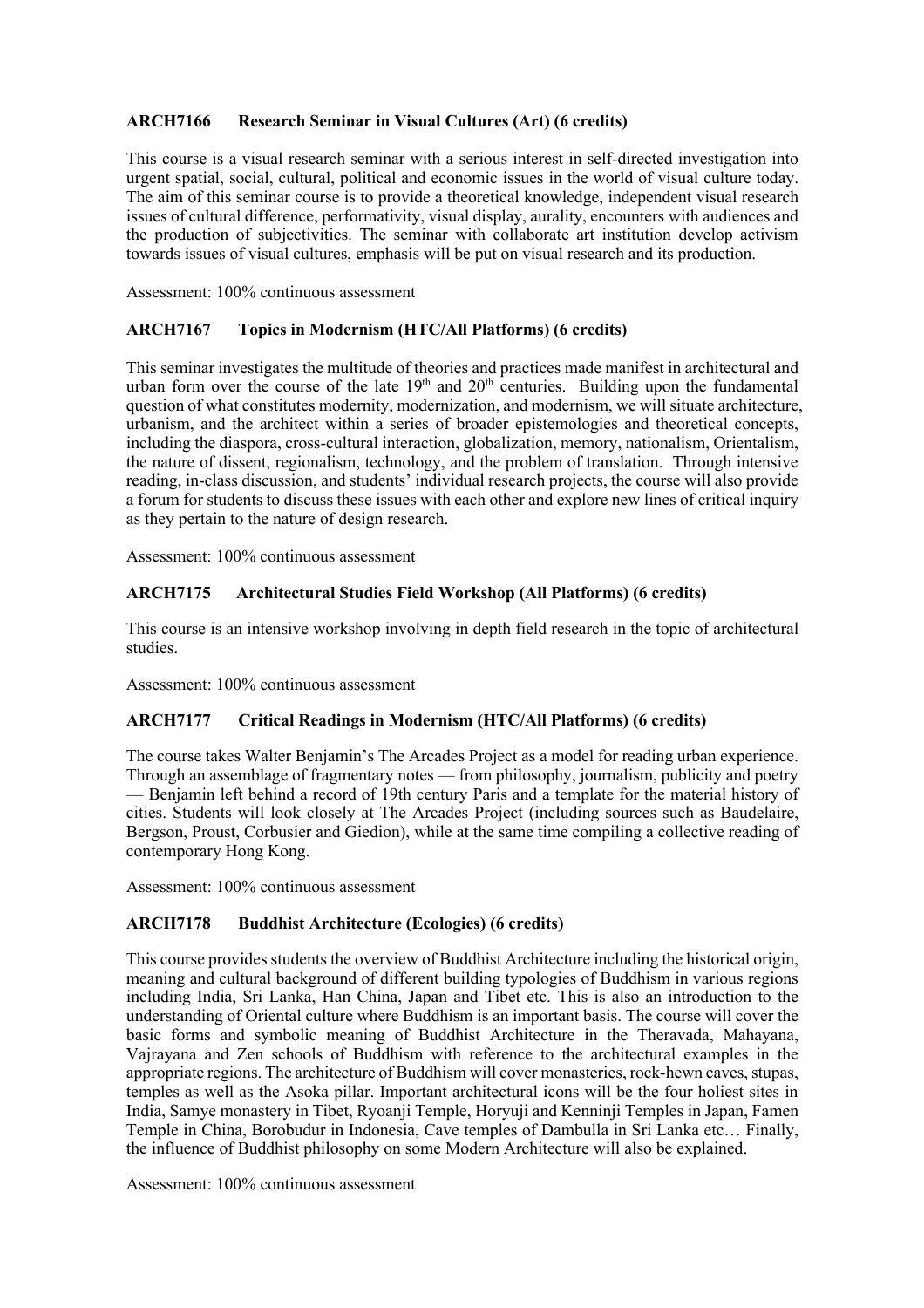## **ARCH7179 Architects and Politics: Exhibiting Politics (Art) (6 credits)**

 This course will examine architectural exhibitions as an important tool for architects practicing politics, where architecture and politics are considered to be two separated worlds. The research seminar will introduce the internationally recognized exhibition platform from Biennales, World Expo, and other large site-specific cultural events enable to produce for those interested in understanding architecture beside building alone.

Assessment: 100% continuous assessment

#### **ARCH7180 Topics in Architectural History and Theory (HTC/All Platforms) (6 credits)**

 This course gives students the opportunity to further explore specific issues and topics in architectural history and theory. Topics change from year to year based on course contents. Assessment: 100% continuous assessment

## **ARCH7183 Topics in Architectural History, Theory and Criticism (HTC/All Platforms) (6 credits)**

 This course gives students the opportunity to further explore specific issues and topics in architectural history and theory. Topics change from year to year based on course contents.

Assessment: 100% continuous assessment

#### **ARCH7260 Housing in Urban Development (Locus) (6 credits)**

 The course investigates the production of housing within the social, political and spatial conditions in urban development. Topics include social and economic determinants of housing location, standards and quality of design; impact on urban development; analysis of housing production including site and infrastructure, provisions; constraints and innovations in the housing industry; and case studies by field trip.

Assessment: 100% continuous assessment

#### **ARCH7264 Contemporary Urbanism (Locus/Ecologies) (6 credits)**

 This course integrates urban analysis research and architectural design methodologies to examine relationships between architecture and urbanism through the development of a working understanding of urban and architectural form in the context of the Contemporary City. The course examines the contemporary urban condition through readings of critical theories, analysis of developmental models, as well as empirical investigation of urban sites. In conjunction with physical, historical, social and economic research, alternative design strategies are explored to challenge existing presumptions and models of the contemporary urbanism.

Assessment: 100% continuous assessment

## **ARCH7265 Inter Cities (Ecologies) (6 credits)**

 Inter Cities will explore transitional areas that are about to undergo significant urban transformation either in terms of massive growth or shrinkage. Usually occupying peripheral territories on the edge of cities these areas display unique characteristics – they are anomalies, estranged and contradictory to normative planning methods. Their condition is patchy and often incoherent mixing landscapes, industrial wastelands, and pockets of residential enclaves. Their governance and control is often contested involving overlapping political and individual desires. As they are emergent they display conditions of urbanism that are un-tested and somehow prototypical providing clues to how the future of our cities may evolve. To this extent Inter Cities are at the forefront of contemporary urbanism. The course will examine the conflicting forces that shape these unique urban landscapes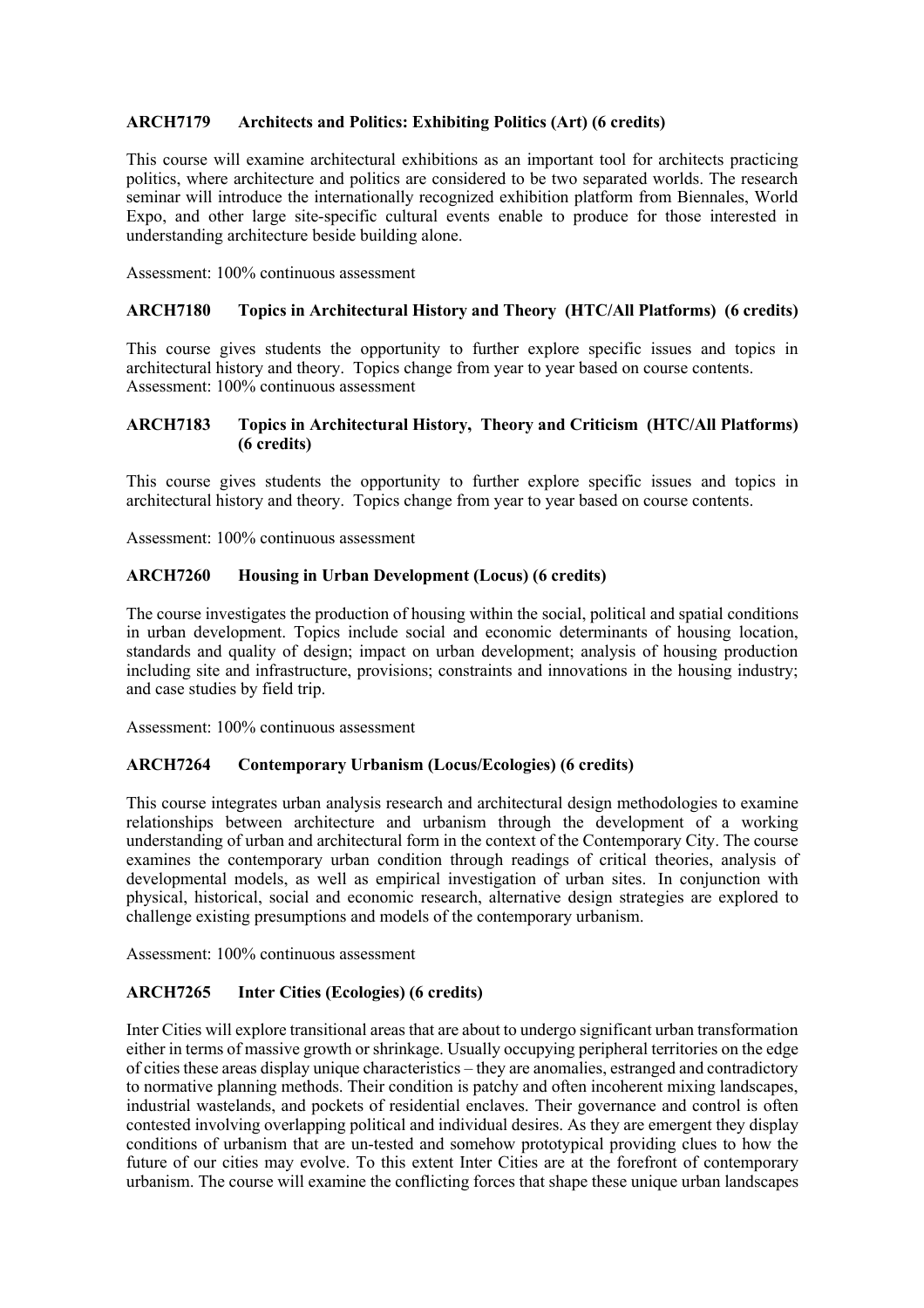values. Classes will discuss theoretical texts, examine case study examples, debate key issues and including economy, politics, globalisation, industry, environmental conditions and shifting cultural introduce methodological research tools.

Assessment: 100% continuous assessment

# **ARCH7266 Globalization and Resistance in Architecture (Art) (6 credits)**

 This course aims to examine how the condition of globalization reveals itself in architecture and the urban environment. With an improved understanding of the various forces at play, students are encouraged to think of ways to support a citizenry participation and critique in the making of our buildings and cities in the era of globalization. Paul Ricoeur described a condition of "universal civilization" that encapsulates a scientific spirit and a consumer culture. Today, we are perhaps operating universally under the effects of globalization, aided in no small part by the advent of the information age as well as a more liberal flow of capital and labor. This course will seek architecture as a barometer that measures these effects – appraising specifically the qualities and identities of buildings and districts built or transformed as a result of globalization. Through ten specific readings and building types, the course will examine the co-operative and resistant practices and forms at play.

Assessment: 100% continuous assessment

# **ARCH7268 Urbanism Field Workshop (Locus/Art/Infrastructure) (6 credits)**

This course is an intensive workshop involving in depth field research in the topic of urbanism.

Assessment: 100% continuous assessment

# **ARCH7269 Architecture and the City (Locus) (6 credits)**

 This contemporary urbanism seminar will investigate urban spatial production processes through selected case studies of 'culture-led urban developments' in the cities of Hong Kong and Singapore. Weekly sessions will thematically introduce the issues of urbanism, from land ownership, public- private partnerships, governance structures, gentrification, etc. that have direct impact on architecture and the built environment in the city. Guest experts from Hong Kong and the region will also give input lectures on selected themes throughout the semester. Students, working in teams, will analyze the case studies using the tools learned in these sessions. Each team will produce a clearly narrated compendium of analytic drawings and diagrams that assesses each of the case studies, which together highlight the comparative analysis built into the duo-city multiple case study.

Assessment: 100% continuous assessment

# **ARCH7270 The "Navel" of the Earth (Infrastructure) (6 credits)**

 This course looks at the Ancient Greek sites, their history, their topography and their mythological connections both with the old world and the contemporary one. These sites constitute a cultural infrastructure that has forever marked our public lives, as much as the physical ones have. Like the great railways and the electric networks, which crisscross our countries, these places reveal themselves through our multiple readings, artistic, natural, linguistic, each one to suit our ever more heterogeneous and globalized collective.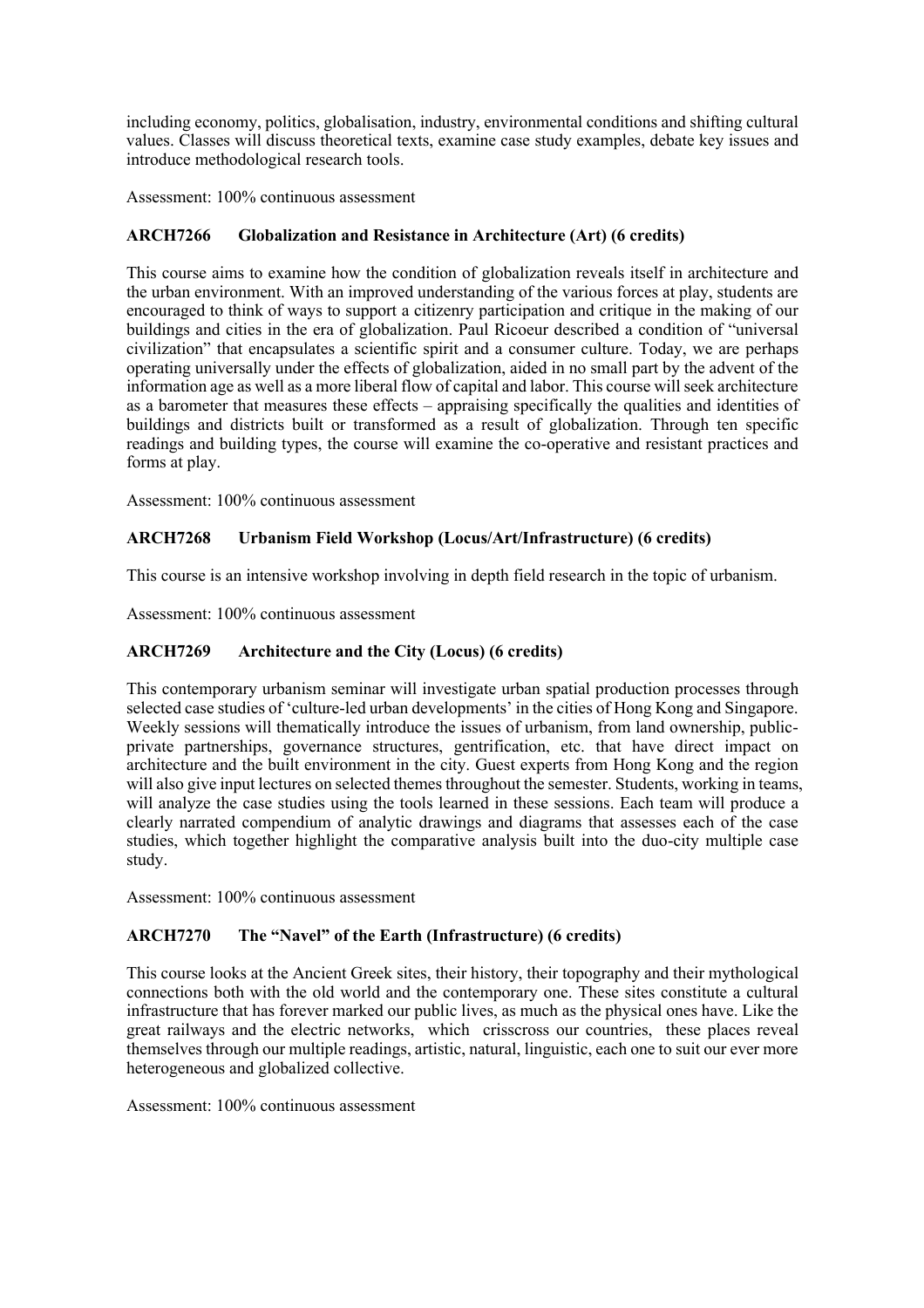## **ARCH7271 Composed Grounds (Infrastructure) (6 credits)**

 The ground is the primary surface of human contact and navigation. Whatever the ground is or does, it affects our ability to divide, connect and interact with each other. When tasked with designing grounds, lines need be drawn, zones identified, routes and destinations established; all inevitably leading to a final composition. If composition is understood as the arrangement of elements according to certain principles, what are these principles? What kind of intelligence is embedded within them? What do they contribute in the context of ground? Composed Grounds will provide, through comparative analysis, an overview of composition-driven outdoor spaces. The objective will be to identify (beyond style) constituent elements as well as prevalent means of organization. We will be looking to reveal each work's design intent through their layers, zones, routes, patterns, connections and (where applicable) programs. As types, Gardens and Parks will take precedence, but these will be loosely interpreted to allow for the inclusion of outdoor spaces with comparable qualities. Furthermore, subjects of investigation may be integrated with or disassociated from Architecture. All selections, however, will exhibit carefully orchestrated compositions.

Assessment: 100% continuous assessment

## **ARCH7272 Together: Communes, Collectives, and Communities - Studying Socio Political Ecologies (Ecologies) (6 credits)**

 This course offers insights into concepts within the disciplines of philosophy and social political theory, that help in the understanding of living and architecture in relationship to its politics, tutorials and one lecture. The seminar sessions will be taught in a predominantly flipped classroom- teaching environment, to enhance discussions on, and engagement with, the materials of the course. ecologies and economies. The course proposes a mixed method in teaching, including seminars,

Assessment: 100% continuous assessment

## **ARCH7273 Topics in Urban/Rural Studies (Locus/Infrastructure) (6 credits)**

 This course gives students the opportunity to further explore specific issues and topics in urban design and planning. Topics change from year to year based on course contents.

Assessment: 100% continuous assessment

## **ARCH7274 Topics in Urban Studies (Locus/Infrastructure) (6 credits)**

 This course gives students the opportunity to further explore specific issues and topics in urban design and planning. Topics change from year to year based on course contents.

Assessment: 100% continuous assessment

## **ARCH7360 Building Structures and Systems (Material) (6 credits)**

 The course is designed to close the gap between structural theory and design. The subject is divided into two parts. The first part highlights the more important aspects of the structural planning process from architects' point of view. The second, analytical part, develops candidates' skills through case studies of actual projects leading to a deeper understanding of the complexities of the structural problem. Topics such as building failures, structural alteration and additions, building design/analysis will be discussed. regulations, geotechnics, foundations on difficult grounds and computer-aided structural

 The course provides an understanding of the realities of designing and manufacturing components of buildings within aesthetic, economic and time frameworks. Design construction communication is studied through production and technical drawings, manufacturer's shop drawings with special emphasis on the use of materials and manufacturing technology. Direct studies of manufacturing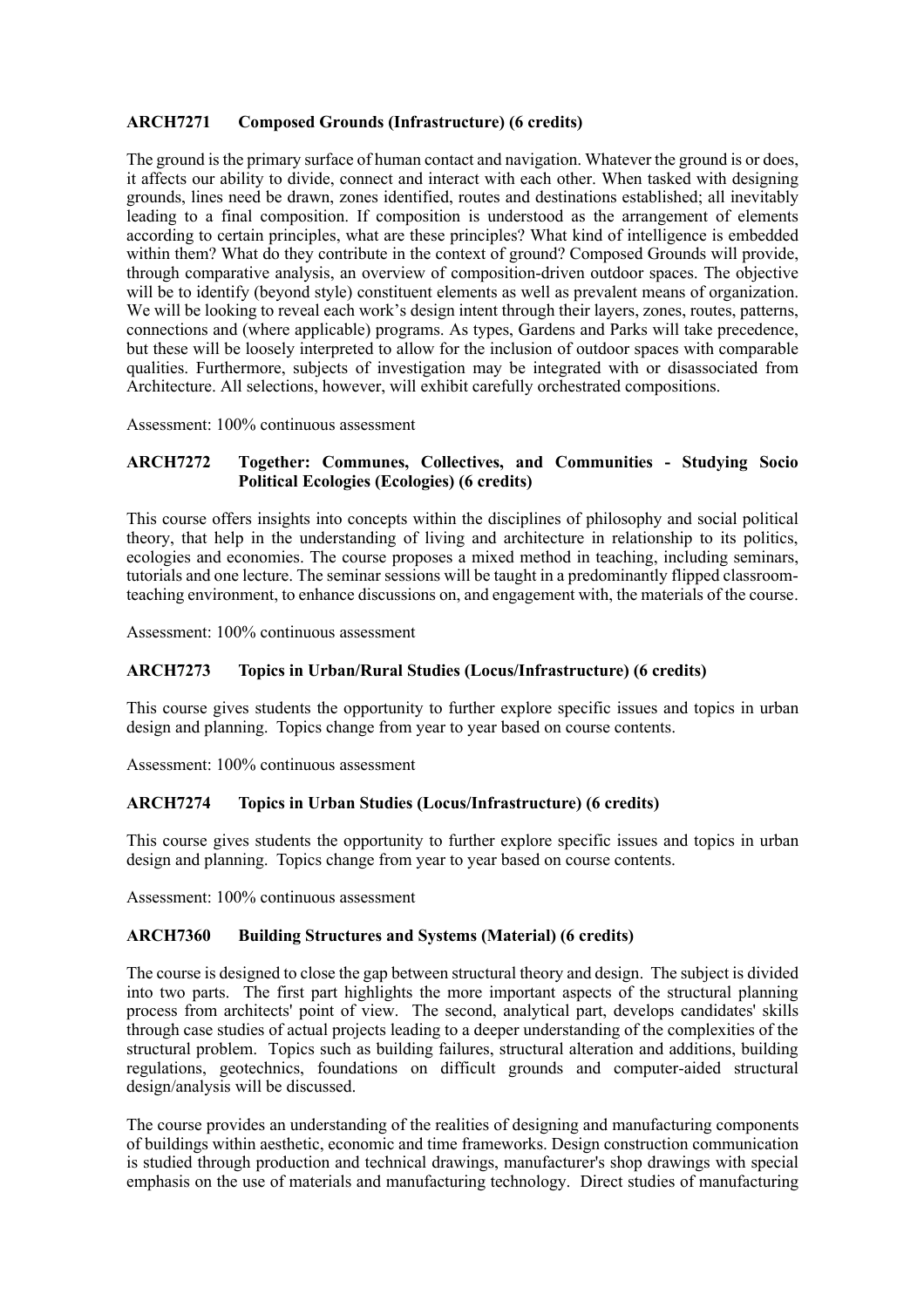techniques both traditional and new are undertaken by field trips to factories and construction sites. Construction systems including the systems approach, standardized buildings, contractual strategies and their impact on the evolution of building production are investigated.

Field trips to construction sites and design offices form an integral part of the course.

Assessment: 100% continuous assessment

# **ARCH7361 Sustainable Building Systems (Ecologies) (6 credits)**

 Advanced studies in innovative technologies are undertaken. Energy efficient and intelligent buildings are analyzed and advances in parallel industries such as aerospace, shipbuilding and the transportation industries are studied for applicability in the building industry. Computer modeling is used extensively in this option. Total energy systems are investigated as are low environmental impact techniques.

Assessment: 100% continuous assessment

# **ARCH7363 Materials, Services and Structure (Material) (6 credits)**

 This course concentrates on understanding and applying the principles of building structures, building materials and construction technology, environmental controls and building services, in an advanced level of integrated architectural design, geared to the local context. For building materials and construction technology, the emphasis is on the performance criteria and applications emphasis is on structural schemes systems relating to local building regulations and codes. For environmental controls and building services, the emphasis is on local regulations and codes, and coordination of services for heating, ventilation, air-conditioning, fire safety, plumbing and drainage, electrical, lift and escalators, etc. of building materials, components and systems of construction. For building structures, the

Assessment: 100% continuous assessment

# **ARCH7364 Nonspace: Materials, Processes, and Constructions (Material/Infrastructure) (6 credits)**

 While space is the most distinguished objective of architecture, the boundaries and character of space are defined by elements of non-space: materials, processes, and constructions. This is the responsive design of building assemblies, based upon a clear understanding of materials and their inherent processes and construction technologies. Building materials will be analyzed and carefully drawn with emphasis on their physical and architectural properties, functions, and behavior in manufactured and installed constructions. The design of building assemblies made from concrete, masonry, timber, steel, and glass will be examined in relation to the forces that shape their paradox of architecture. This course explores a conceptual framework for the environmentally composition and performance.

Assessment: 100% continuous assessment

## **ARCH7365 Design Research on Architecture and the Environment (Ecologies/Material) (6 credits)**

 This course focuses on case studies and design experiments related to architecture and the environment. It foregrounds an understanding of the effects of architecture on its immediate environment, literally the environments that buildings create. This course will be conducted as a research seminar, the predominate mode of thinking, intellectual development and idea formation for the course is physical modeling and diagramming. Each week students will be required to do a series of readings and will work in teams to analyze two precedents through sectional models, drawings and diagrams. Students will study two precedents over the course of the entire semester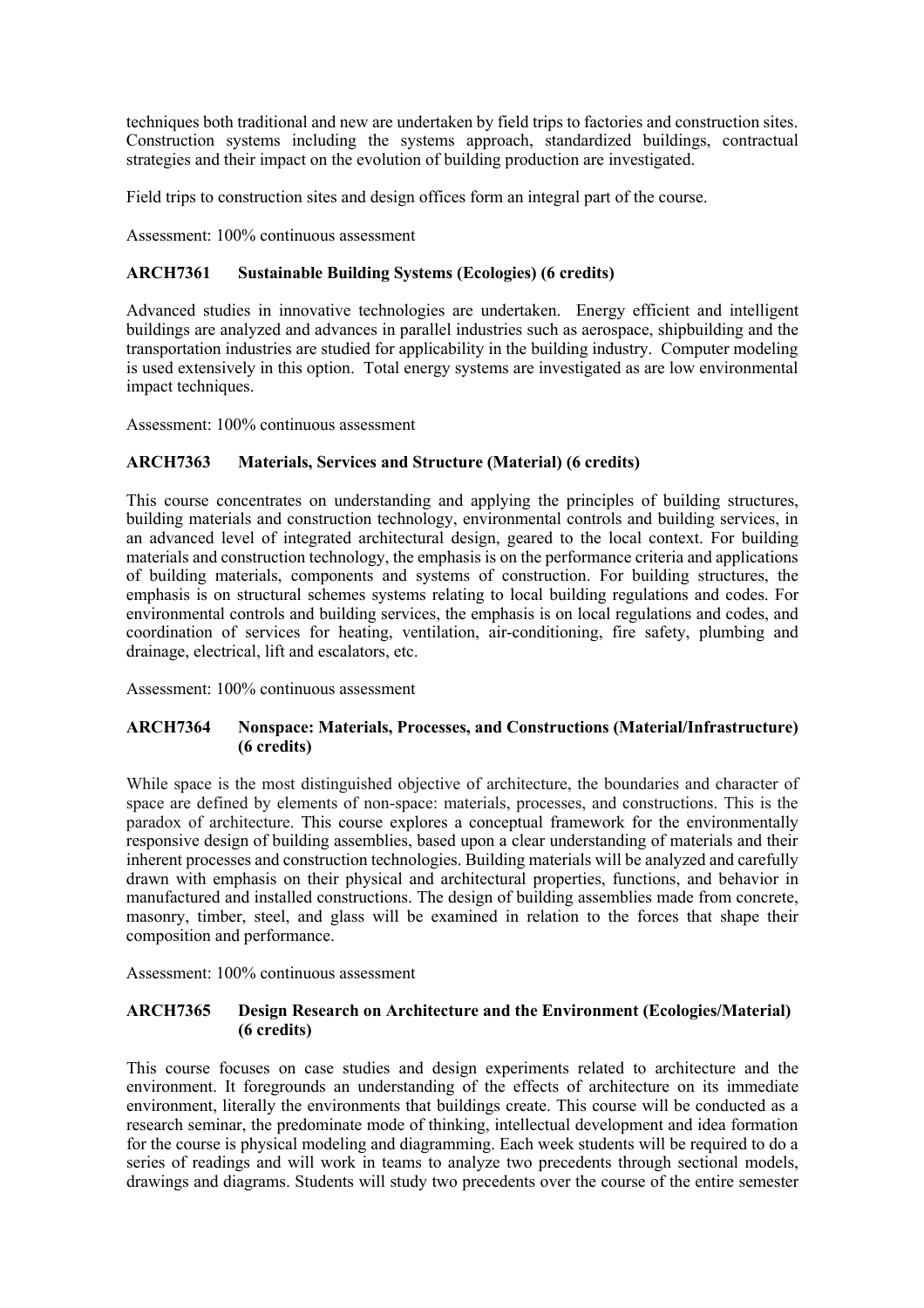devoting approximately a half a semester to each. Students will be asked to cull out specific design ideas from readings and associate them with sectional models and drawings for in class discussions and pin ups. Case studies, model making and prototypical modes of research will be used as a vehicle to discern specific disciplinary design techniques and strategies.

Assessment: 100% continuous assessment

## **ARCH7375 Design after Nature (Ecologies) (6 credits)**

 This course is a seminar for exploring theoretical propositions between architecture, landscape, art, and contemporary ecological theory. Students in this course will read and critique a series of texts, research and develop a catalogue of sites, and examine a number of different works by various designers and artists. At the end of the course each student shall be responsible for a journal of reading summaries and a final graphic essay dedicated to a specific site or theoretical position. Students will develop their own positions and new research into these areas.

Assessment: 100% continuous assessment

## **ARCH7376 Inhabitable Territories (Infrastructure) (6 credits)**

 Located on the ambiguous limits between the artificial and natural world, ski resorts and beaches inform us about human's contemporary relationships to the environment. With a series of territorial installations, a wide range of specialists has been articulating natural spaces in order to enable sensorial experience for the sake of leisure and fun. They have deeply modified the original settings and produced new forms of geography and landscape. The aim of this course is to reveal the underlying system at work by highlighting experiential, programmatic and infrastructural continuities. From an architectural point of view, we will interrogate the way these spaces are generated and the behavior they produce.

Assessment: 100% continuous assessment

## **ARCH7377 Concrete Approximations (Material) (6 credits)**

 This course exposes students to the physical act of making in architecture through dynamic structural logics and material testing, at scales of intervention larger than possible in the classroom. The objective is to prototype new types of structures, mostly using concrete as casting material, and engaging more closely with the material's unique properties: fluidity, pressure and weight. Students will be tooled up with a variety of form finding techniques and analogue formwork devices, through trial and error experiments. The initial research findings will be synthesized towards the construction of a full-scale and site-specific project exploring inventive fabrication processes of translating complex geometries to local building techniques.

Assessment: 100% continuous assessment

## **ARCH7378 Topics in Architectural Technologies (Material) (6 credits)**

 This course gives students the opportunity to further explore specific issues and topics in architectural technologies. Topics change from year to year based on course contents.

Assessment: 100% continuous assessment

## **ARCH7379 Performative Envelopes (Material) (6 credits)**

 This course explores the history of membrane use in forms and architecture with a focus on the most recent developments being explored by architects, manufacturers, and scientists. While building on the canon of work that has been done with membranes in the past, students will explore the membrane as a medium, formwork, and environmental interface. Emphasis will be placed on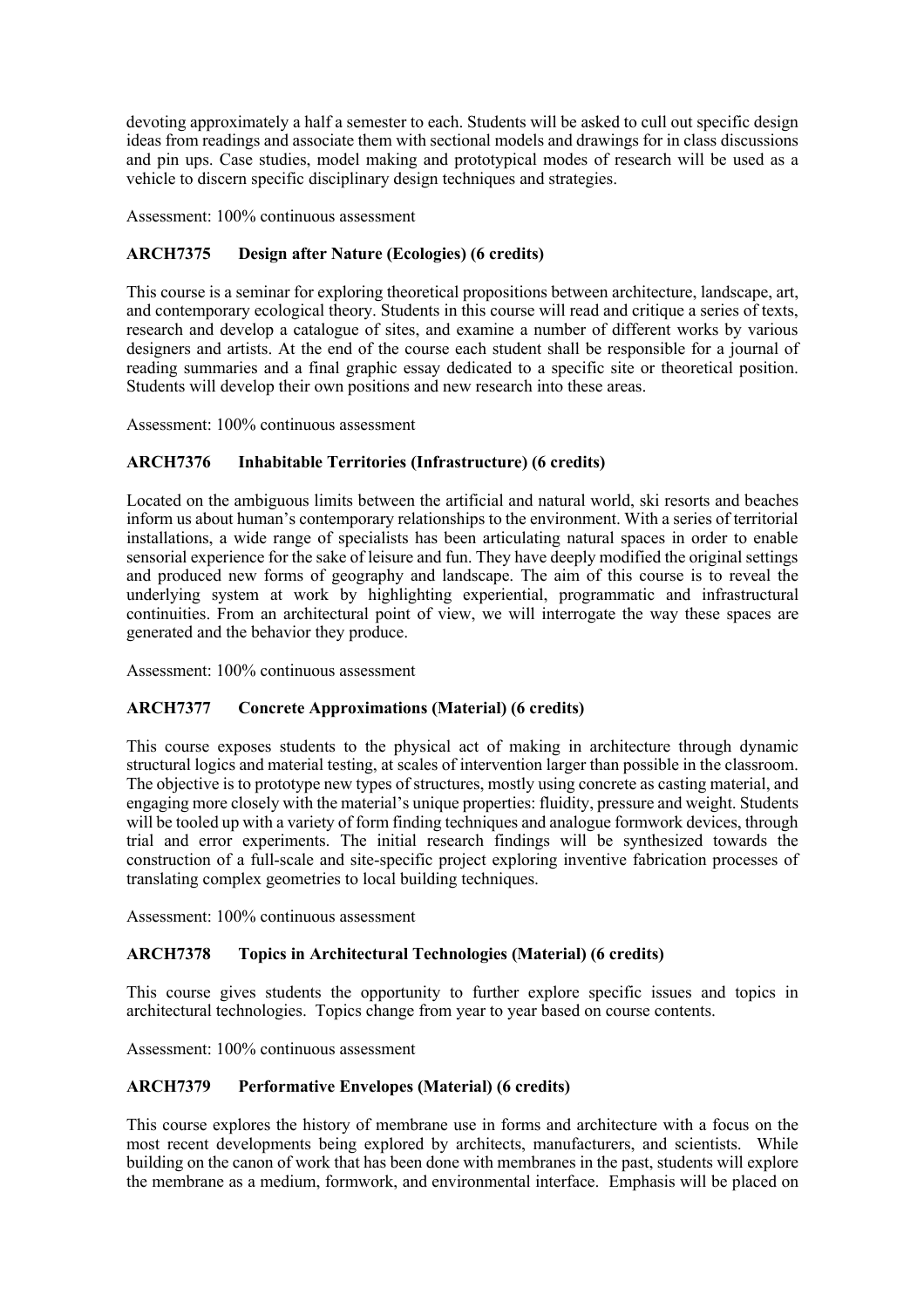the performative characteristics of membrane technology and architectural layering of various membrane technologies with respect to structural design methods. Membrane materials, PTFE, ETFE, plastics, foils, meshes, printing, laminating, and vacuum forming technologies will be explored relative to new potentials for spatial, structural, and environmental performance. Each student will design a membrane structure and build a prototype of a detail of their membrane.

Assessment: 100% continuous assessment

# **ARCH7460 Computer Graphics for Architects (Art) (6 credits)**

 Through a series of exercises, presentations, and discussions, the course will investigate the evolving relationship between architecture and its means of representation, as well as broader issues of technology, information, and culture. While the course will explore the impact of computing technology on the representation of architecture, it will also provide a firm understanding of some of the software required to do so.

Assessment: 100% continuous assessment

## **ARCH7462 Computer-aided Architectural Design Methods (CAAD Methods) (Art/Material) (6 credits)**

 A study of current computer techniques and technologies which can be used by architects to develop design methods that fully exploit contemporary computers as design aids.

Assessment: 100% continuous assessment

# **ARCH7465 Digital Media and Methods (Art) (6 credits)**

 This course provides a comprehensive introduction for students to three-dimensional digital media and methods for architects. The focus of the course is on the application of relevant software packages towards design, analysis, fabrication, and documentation, emphasising topics as the controlled modeling of complex form and the rationalization non-planar geometries. The goal of the class is to bring students with basic skills in the use of software for architects quickly up to speed with essential tools and processes.

Assessment: 100% continuous assessment

# **ARCH7466 Parametric Structures (Material) (6 credits)**

 This research seminar will examine the concept of parametric systems and their applications in and implication on architecture. Through a series of lectures and guided design exercises students will them in the digital environment. Historical building precedents of specific architectural typologies will be examined to open up a critical dialogue between existing physical constraints and the digital realm. Different design techniques will be studied and deployed in order to generate several parametrically driven prototypes that have the capacity to form innovative architectural structures. be introduced to the theoretical background and logic of parametric systems and the generation of

Assessment: 100% continuous assessment

# **ARCH7467 Making Ways and Ways of Making (Material) (6 credits)**

 One to one design is not an issue of how large a physical output becomes but rather how the properties of real materials are vigorously experimented with at any particular scale. The seminar will strive to bring forward inventive means of making that engage material behaviours in response to external forces at work while remaining receptive to its investigated scale. Making ways for such prototypes will address the necessity to construct intermediary frameworks which will become an integral part of the making process. This workshop based seminar, supported by a series of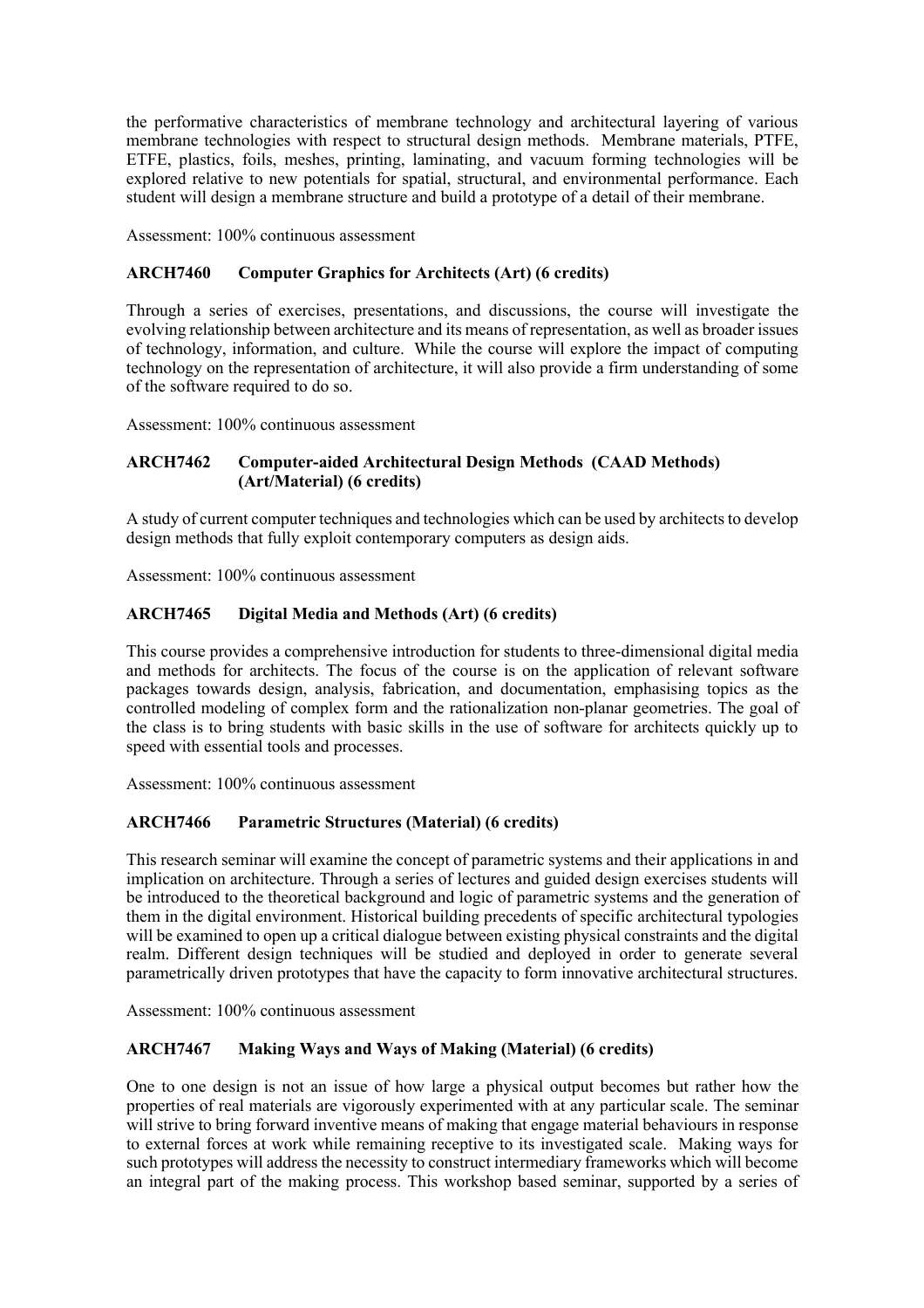lectures, will encourage students to explore procedural logics of making that expand on and revisit initial design premises from a series of physical explorations at incrementing scales. Each scale of investigation will have its own design focus and will inform the overall conception of a collective design-built project realized by the students near the end of the course. The core ideology is to influence the process of architectural design in reverse; that is by synthesizing an architectural proposal from the findings emerging out of a succession of well crafted experiments.

Assessment: 100% continuous assessment

# **ARCH7469 Explorative Architecture Techniques (Material) (6 credits)**

 The profound embedding of advanced digital and information-based tools in all aspects of explorative architectural practices has caused a radical revolution in contemporary design techniques. By combining case studies of today's leading architects with tutorials on advanced 3D modeling, parametric and algorithmic design methods (scripting), this course investigates the use of digital design techniques in the translation of geometries into built form. The aim is to gain an understanding of the geometric challenges, material possibilities and limitations faced with when working within this new paradigm.

Assessment: 100% continuous assessment

## **ARCH7470 Architecture by Nature (Ecologies/Locus) (6 credits)**

 Architecture by nature evolves autonomously from its users and engages with the dynamic complicity between built projects and processes in nature. It is less concerned with environmental compliance and more with the productive collision between architecture and nature: landward, seaward and skyward. We will study intentions from ideal and elementary architectural precedents throughout history. These case studies are grafted in and wrought by extreme environments and will offer a platform from which students will develop their own project. Time based procedures will be introduced as a mean to register physical transformations in the natural environment. We become generic; instruments taking on the active and physical role of measuring spatially the changing nature of environmental force, otherwise intangible. The essential question for the seminar is: "How does the architect project adaptively and in complicity with such evolving physical and spatial environments?" will seek to create specific architectural prototypes that without dependence on nature would simply

Assessment: 100% continuous assessment

## **ARCH7471 Material Fabrications (Material) (6 credits)**

This course is an intensive workshop involving in depth field research in the topic of fabrication.

Assessment: 100% continuous assessment

## **ARCH7472 Topics in Advanced Technology (Material) (6 credits)**

 In Site of Erasure students will create short films in order to specifically persuade an audience of a precise architectural position. Through a series of lectures, discussions, presentations, and filmic exercises, the course will investigate the relationship between architecture and film, as well as broader issues that arise when information and socio-political concerns intertwine.

Topics change from year to year based on course contents.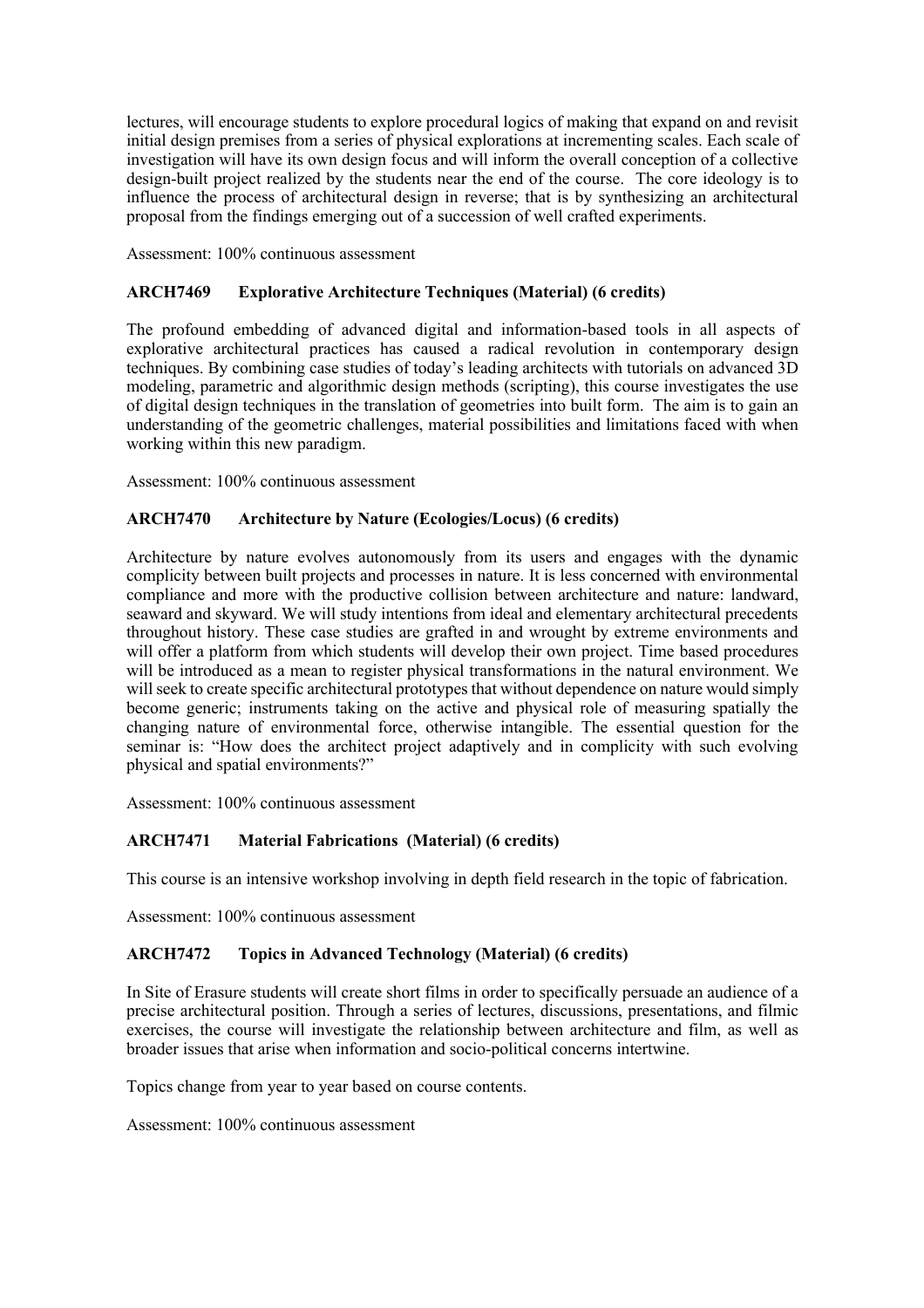# **ARCH7560 Aspects of Contract Management (PA) (6 credits)**

 Detail analysis and studies of standard contracts and sub-contracts for public and private works in Hong Kong. Practical problems in contract administration and project management, the cooperation and partnering of the architect, project manager and the contractor will be examined. Claims, counter-claims, mediation and arbitration will be considered.

Assessment: 100% continuous assessment

## **ARCH7561 Principles and Practices of Building Codes (PA) (6 credits)**

 The course covers the area of Building Control in detail. The principles, practices and applications of the Building Codes, including the Buildings Ordinance, Building Regulations, Codes of Practices, and Practice Notes for Authorized Persons, will be extensively discussed and explained. Lectures will be supplemented with case studies involving projects in local architectural practices.

Assessment: 40-60% continuous assessment and 40-60% written examination

## **ARCH7563 Community Building Workshop (Ecologies/Material) (6 credits)**

 The course intends to investigate issues in design and construction through hand-on experiences and involvements in an actual building process. By participating in the design and construction of varies types of community projects including temporary or permanent installations, shelters or well as modes of fabrication and design media. The process also provides opportunities for students to interact and exchange knowledge with different stakeholders involving in the building process: users, contractors, managers and sponsors. The focus of task for each year may varies pending on the nature of project and resources available, but a commitment to the community and a team work spirit, as well as the appreciation of the tactile and tectonic quality in design will always be essential part for the course. buildings, students are to explore the nature of materials and structure, methods in construction, as

Assessment: 100% continuous assessment

## **ARCH7564 Building Information Modeling in Architectural Practice (PA) (6 credits)**

 BIM technology is more and more often adopted in architectural practices throughout the world as the main tool for design, managing and documenting projects. Successful implementation of BIM for day to day work in an office and taking most advantage of the technology requires proper configurations, methodologies and standards. Without such structured approach and without applying best practices developed by the industry, BIM may easily become more of a problem then a solution. BIM technology allows integration within one project database of Architecture, Structure, MEP (Mechanical, Electrical, Plumbing) and others to create a complete virtual model of a future building. Such a model is like a living entity, constantly updated throughout the design process and later during the building lifetime. In various stages of this lifetime a BIM model can be used for many purposes from scheduling and calculating areas, curtain wall costing, outputting documentation, performing thermal analysis to managing tenants and security issues in the field of building maintenance. Achieving those goals requires understanding of capabilities and limitations of the technology in very practical aspects, but also orientation in prospects and future opportunities for BIM.

Assessment: 100% continuous assessment

## **ARCH7565 Introduction to Building Information Modeling and Management (PA) (6 credits)**

 BIM technology is changing and will continue to change the face of architectural profession. It influences all stages of design and project management and aims to integrate within one database